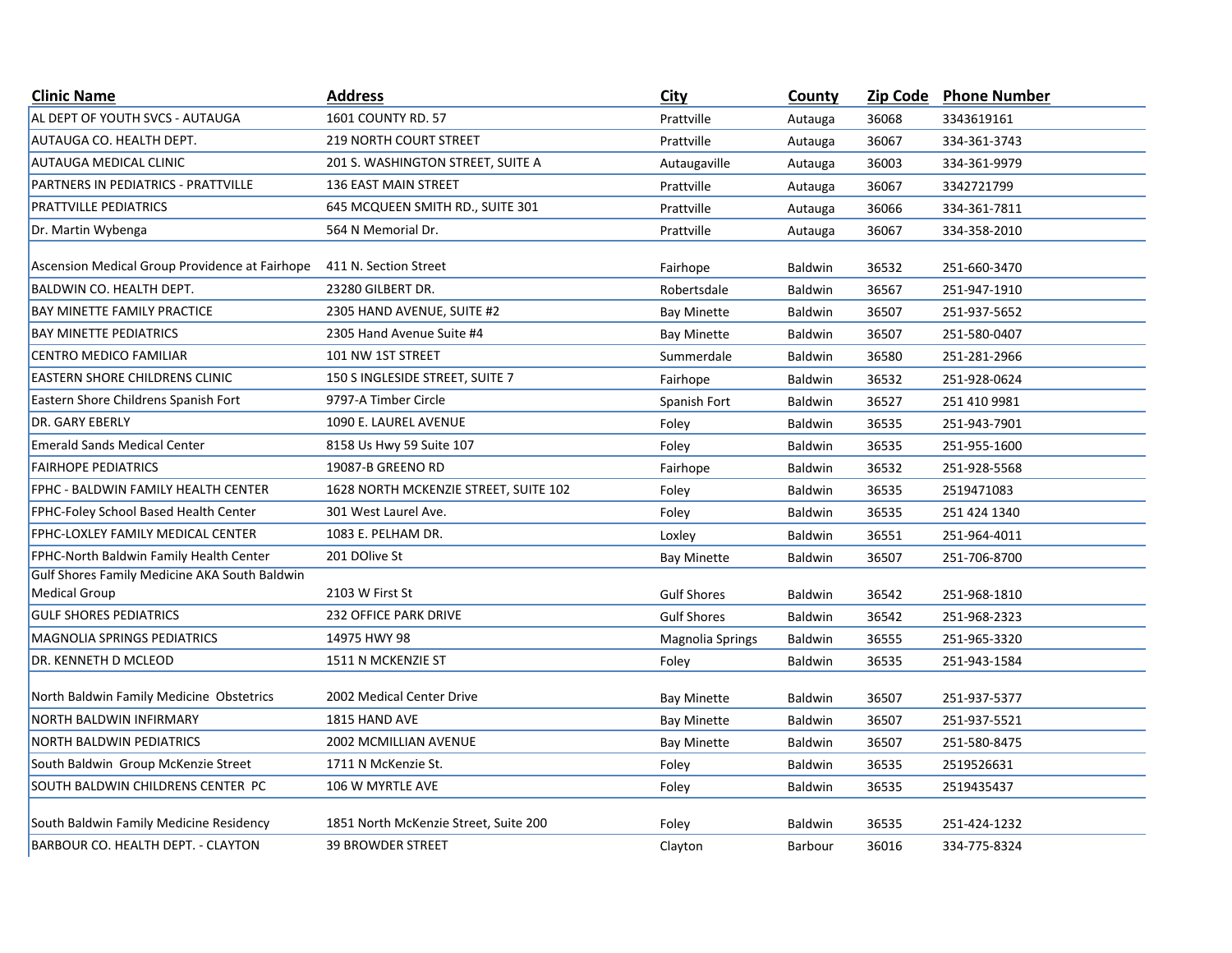| BARBOUR CO. HEALTH DEPT. - EUFAULA                    | <b>634 SCHOOL STREET</b>        | Eufaula              | Barbour        | 36027 | 334-687-4808 |  |
|-------------------------------------------------------|---------------------------------|----------------------|----------------|-------|--------------|--|
| EUFAULA PEDIATRIC CLINIC                              | 323 E. BARBOUR STREET           | Eufaula              | Barbour        | 36027 | 334-793-1881 |  |
| BIBB CO. HEALTH DEPT.                                 | 281 ALEXANDER AVE.              | Centreville          | <b>Bibb</b>    | 35042 | 205-926-9702 |  |
| <b>BIBB MEDICAL ASSOCIATES</b>                        | <b>208 PIERSON AVENUE</b>       | Centreville          | <b>Bibb</b>    | 35042 | 205-926-4694 |  |
| CAHABA MEDICAL CARE FOUNDATION                        | <b>405 BELCHER STREET</b>       | Centreville          | <b>Bibb</b>    | 35042 | 205-926-2992 |  |
| Cahaba Medical Care, Brent Elementary School          | 160 4th Street                  | <b>Brent</b>         | Bibb           | 35034 | 2059286045   |  |
| Cahaba Medical Care, West Blocton Elementary          |                                 |                      |                |       |              |  |
| School<br><b>WOODSTOCK FAMILY MEDICINE DBA Cahaba</b> | 828 Cahaba River Drive          | West Blocton         | Bibb           | 35184 | 205-928-6046 |  |
| Medical Care, Woodstock                               | 28921 HWY 5                     | Woodstock            | <b>Bibb</b>    | 35188 | 205-938-9348 |  |
| <b>BLOUNT CO. HEALTH DEPT.</b>                        | 1001 LINCOLN AVE                | Oneonta              | Blount         | 35121 | 205-274-2120 |  |
| <b>Horizon Medical Clinic</b>                         | 2343 2nd Ave East               | Oneonta              | Blount         | 35121 | 205-625-3332 |  |
| <b>MIDWAY MEDICAL CLINIC</b>                          | 27550 STATE HWY 75, SUITE 105   | Oneonta              | Blount         | 35121 | 205-625-5711 |  |
| PRIMARY CARE SERVICES                                 | 101 LEMLEY DRIVE, SUITE A       | Oneonta              | Blount         | 35121 | 205-625-3561 |  |
| <b>Rural Primary Care South</b>                       | 143 White Oak Trail             | Warrior              | Blount         | 35180 | 205-543-6668 |  |
| ST VINCENTS PRIMARY CARE - ONEONTA                    | 150 GILBREATH DRIVE, SUITE 201  | Oneonta              | Blount         | 35121 | 205-274-8198 |  |
| <b>BULLOCK CO. HEALTH DEPT.</b>                       | 674 Hicks Industrial Boulevard  | <b>Union Springs</b> | <b>Bullock</b> | 36089 | 334-738-3030 |  |
| <b>EPEDIATRICS AND FAMILY CARE CLINIC</b>             | <b>299 NORTH PRAIRIE STREET</b> | <b>Union Springs</b> | <b>Bullock</b> | 36089 | 334-738-7337 |  |
| HNH IMMUNIZATIONS INC                                 | 326 PRAIRIE STREET NORTH        | <b>Union Springs</b> | <b>Bullock</b> | 36089 | 205-609-0268 |  |
| <b>BUTLER CO. HEALTH DEPT - GREENVILLE</b>            | <b>350 AIRPORT ROAD</b>         | Greenville           | <b>Butler</b>  | 36037 | 334-382-3154 |  |
| <b>GREENVILLE PEDIATRICS - GREENVILLE</b>             | 46 L. V. STABLER DRIVE          | Greenville           | <b>Butler</b>  | 36037 | 334-382-9760 |  |
| LV STABLER PRIMARY CARE LLC                           | 300 N COLLEGE STREET            | Greenville           | Butler         | 36037 | 334-382-2681 |  |
| <b>ANNISTON PEDIATRICS</b>                            | 1001 LEIGHTON AVE.              | Anniston             | Calhoun        | 36207 | 256-237-1618 |  |
| DR. JOSE CABALLERO                                    | 901 LEIGHTON AVENUE, SUITE 703  | Anniston             | Calhoun        | 36207 | 256-236-4845 |  |
| CALHOUN CO. HEALTH DEPT.                              | 3400 MC CLELLAN BLVD            | Anniston             | Calhoun        | 36204 | 256-237-7523 |  |
| DR. MUHAMAD M FESTOK                                  | 1300 PELHAM ROAD SOUTH          | Jacksonville         | Calhoun        | 36265 | 256-435-5325 |  |
| Pediatric Care Center of NE AL                        | 304 EAST 4TH STREET             | Anniston             | Calhoun        | 36207 | 256-237-1184 |  |
| <b>MODEL CITY PEDIATRICS</b>                          | 1300 LEIGHTON AVE.              | Anniston             | Calhoun        | 36207 | 256-237-0023 |  |
| <b>Oxford Family Practice</b>                         | 6 Allen Parkway                 | Oxford               | Calhoun        | 36203 | 256-831-7100 |  |
| PEDIATRICS PLUS PC                                    | 429 EAST 9TH STREET             | Anniston             | Calhoun        | 36207 | 256-241-2671 |  |
| PUROHIT PEDIATRIC CLINIC - ANNISTON                   | 516 QUINTARD AVE.               | Anniston             | Calhoun        | 36201 | 256-741-9799 |  |
| DR. CHARLES A CASARONA                                | 4900 20TH AVE                   | Valley               | Chambers       | 36854 | 334-756-5137 |  |
| CHAMBERS CO. HEALTH DEPT. - VALLEY                    | 5 NORTH MEDICAL PARK DRIVE      | Valley               | Chambers       | 36854 | 334-756-0758 |  |
| CHEROKEE CO. HEALTH DEPT.                             | 833 CEDAR BLUFF RD.             | Centre               | Cherokee       | 35960 | 256-927-3132 |  |
| <b>FLOYD PRIMARY CARE</b>                             | 391 NORTHWOOD DRIVE             | Centre               | Cherokee       | 35960 | 2569277412   |  |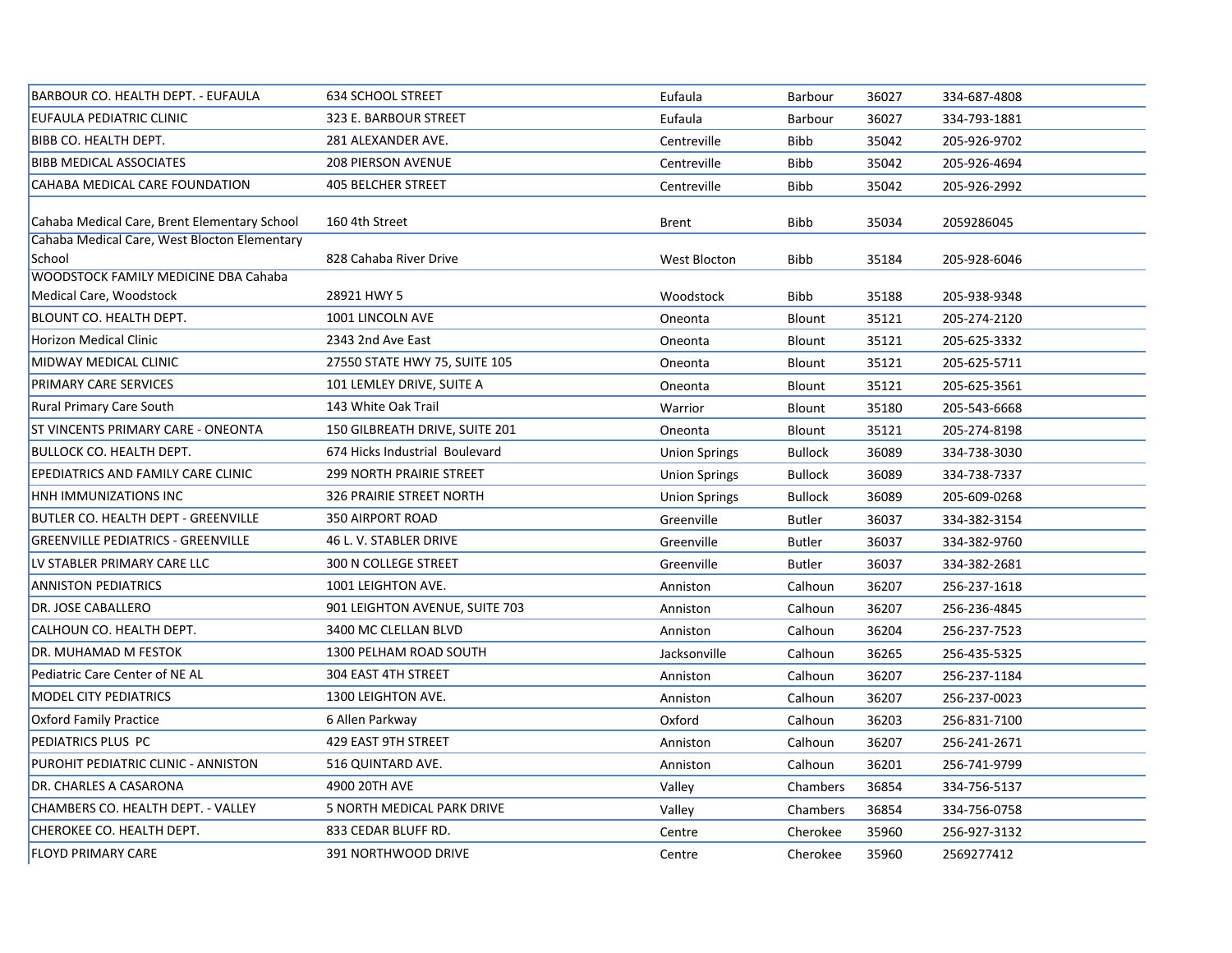| Floyd Primary Care Cherokee             | 395 NORTHWOOD DR.           | Centre        | Cherokee | 35960 | 2569274900     |
|-----------------------------------------|-----------------------------|---------------|----------|-------|----------------|
| PERRY MEDICAL CLINIC                    | 401 NORTHWOOD DR            | Centre        | Cherokee | 35960 | 256-927-3607   |
| CAHABA MEDICAL CARE MAPLESVILLE         | 9431 HIGHWAY 22             | Maplesville   | Chilton  | 36750 | (334) 366-4040 |
| CHILTON CO. HEALTH DEPT.                | 301 HEALTH CENTER DRIVE     | Clanton       | Chilton  | 35045 | 205-755-1287   |
| CHILTON PEDIATRICS OF ALABAMA           | 303 1ST STREET NORTH        | Clanton       | Chilton  | 35045 | 205-280-3333   |
| CLANTON PEDIATRIC ASSOC., PA            | 1011 Lay Dam Road           | Clanton       | Chilton  | 35045 | 205-280-4990   |
| DY MEDICAL CLINIC                       | 1221 7TH ST. SOUTH          | Clanton       | Chilton  | 35045 | 205-280-6789   |
| HSI - CLANTON FAMILY HEALTH CENTER      | 107 MEDICAL CENTER DRIVE    | Clanton       | Chilton  | 35045 | 205-755-3980   |
| CHOCTAW CO. HEALTH DEPT.                | 1001 S. MULBERRY ST.        | <b>Butler</b> | Choctaw  | 36904 | 2054594026     |
| <b>CHOCTAW URGENT CARE</b>              | 1404 East Pushmataha Street | <b>Butler</b> | Choctaw  | 36904 | 2054594488     |
| <b>GILBERTOWN FAMILY MEDICAL CLINIC</b> | 12731 HIGHWAY 17 SOUTH      | Gilbertown    | Choctaw  | 36908 | 251-843-2887   |
| THE CLINIC P.C.                         | 16240 HIGHWAY 17            | Toxey         | Choctaw  | 36921 | 2518435949     |
| Aikam Health                            | 220 Hospital Dr             | Jackson       | Clarke   | 36545 | 251-246-1210   |
| City Drugs                              | 123 South Jackson Street    | Grove Hill    | Clarke   | 36451 | 251-275-3669   |
| CLARKE CO. HEALTH DEPT.                 | 22600 HWY 84 EAST           | Grove Hill    | Clarke   | 36451 | 251-275-3772   |
| <b>FAMILY MEDICAL CENTER</b>            | 1415 MOSLEY DR              | Thomasville   | Clarke   | 36784 | 3346369613     |
| <b>FULTON FAMILY MEDICAL</b>            | 218 MAIN STREET             | Fulton        | Clarke   | 36446 | 334-636-4823   |
| <b>GROVE HILL HEALTHCARE P.C.</b>       | 295 B SOUTH JACKSON ST      | Grove Hill    | Clarke   | 36451 | 251-275-3173   |
| <b>GROVE HILL MEMORIAL HOSPITAL</b>     | <b>295 SOUTH JACKSON ST</b> | Grove Hill    | Clarke   | 36451 | 251-275-3191   |
| IMC - FAMILY MEDICAL OF JACKSON         | 227 HOSPITAL DR             | Jackson       | Clarke   | 36545 | 251-246-4446   |
| JACKSON MEDICAL CTR-URGENT CARE CLI     | <b>220 HOSPITAL DRIVE</b>   | Jackson       | Clarke   | 36545 | 251-246-1203   |
| Physician Care of Grovehill             | 127 Clarke Street           | Grove Hill    | Clarke   | 36451 | 251-275-1268   |
| PHYSICIANS CARE OF THOMASVILLE          | 33621 HWY 43                | Thomasville   | Clarke   | 36784 | 334-636-5311   |
| <b>CENTRAL FAMILY CARE</b>              | 86261 HWY 9                 | Ashland       | Clay     | 36251 | 256-354-5064   |
| <b>CLAY CO. HEALTH DEPT.</b>            | 86892 HIGHWAY 9             | Lineville     | Clay     | 36266 | 256-396-6421   |
| CLEBURNE CO. HEALTH DEPT.               | 90 BROCKFORD RD.            | Heflin        | Cleburne | 36264 | 256-463-2296   |
| COFFEE CO. HEALTH DEPT.                 | 2841 NEAL METCALF RD.       | Enterprise    | Coffee   | 36330 | 334-347-9574   |
| <b>ENTERPRISE MEDICAL CLINIC</b>        | 101 PROFESSIONAL LANE       | Enterprise    | Coffee   | 36330 | 334-347-3404   |
| <b>ENTERPRISE PEDIATRIC CLINIC</b>      | 526 BOLL WEEVIL CIRCLE      | Enterprise    | Coffee   | 36330 | 334-793-1881   |
| SARHA-ENTERPRISE CHILDRENS CENTER       | 105 E. WATTS STREET         | Enterprise    | Coffee   | 36330 | 3343935437     |
| COLBERT CO. HEALTH DEPT.                | 1000 S. JACKSON HWY.        | Sheffield     | Colbert  | 35660 | 256-383-1231   |
| DR. CHARLES MELVIN                      | 234 KELLER PARK BLVD        | Tuscumbia     | Colbert  | 35674 | 256-381-6963   |
| Tennessee Valley Pediatrics 2           | 1111 S. Jackson Hwy.        | Sheffield     | Colbert  | 35660 | 256-381-6963   |
| <b>BARNES FAMILY MEDICAL ASSOCIATES</b> | 680 WEST FRONT STREET       | Evergreen     | Conecuh  | 36401 | 251-578-5111   |
| CONECUH CO. HEALTH DEPT.                | 102 WILD AVENUE             | Evergreen     | Conecuh  | 36401 | 251-578-1952   |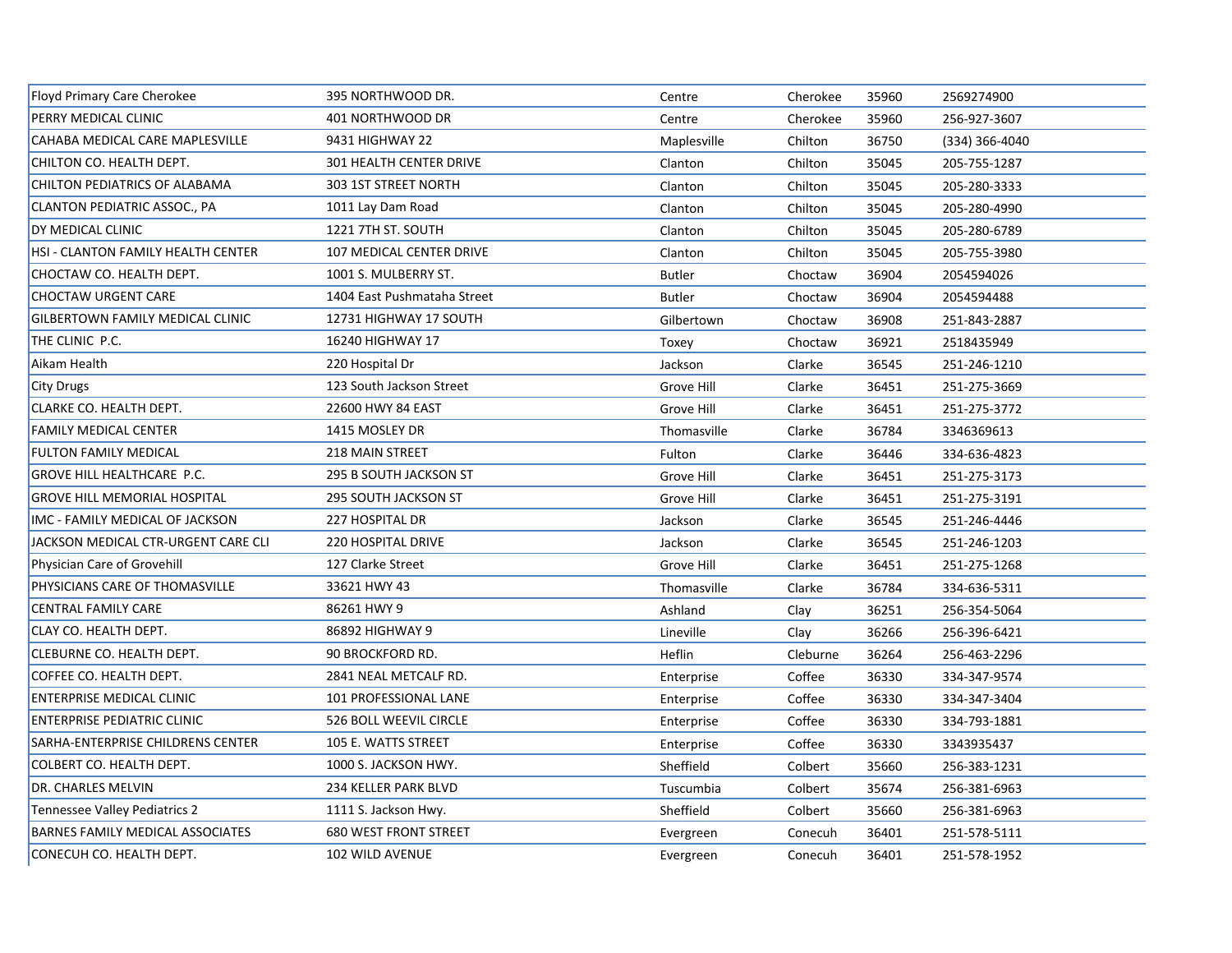| Dr Mark A Roberts                          | 106 EDWINA ST                          | Evergreen    | Conecuh       | 36401 | 251-578-4300   |
|--------------------------------------------|----------------------------------------|--------------|---------------|-------|----------------|
| Scharko Medical Clinic                     | 102 Edwina Street                      | Evergreen    | Conecuh       | 36401 | 251-578-0220   |
| PEDIATRIC ASSOCIATES - KELLYTON            | 21 COOSA COUNTY ROAD 50                | Kellyton     | Coosa         | 35089 | 256-234-5021   |
| <b>ANDALUSIA Health</b>                    | 849 SOUTH THREE NOTCH STREET           | Andalusia    | Covington     | 36420 | 3342226716     |
| <b>ANDALUSIA PEDIATRICS</b>                | 109 MEDICAL PARK DR, SUITE B           | Andalusia    | Covington     | 36420 | 334-222-7337   |
| COVINGTON CO. HEALTH DEPT. - ANDALU        | 23989 ALABAMA HIGHWAY 55               | Andalusia    | Covington     | 36420 | 334-222-1175   |
| COVINGTON PEDIATRICS CARE CLINIC           | 614 WEST BYPASS                        | Andalusia    | Covington     | 36420 | 334-222-0119   |
| SOUTH ALABAMA PEDIATRICS                   | 101 EAST PAULK AVE., SUITE B           | Opp          | Covington     | 36467 | 334-493-2400   |
| CRENSHAW CO. HEALTH DEPT.                  | <b>15 HOSPITAL DRIVE</b>               | Luverne      | Crenshaw      | 36049 | 1-334-335-2471 |
| <b>CRENSHAW FAMILY CARE</b>                | 58 ROY BEALLE DRIVE                    | Luverne      | Crenshaw      | 36049 | 334-335-1212   |
| <b>ABC PEDIATRIC CLINIC</b>                | 1900 MAIN AVE SW                       | Cullman      | Cullman       | 35055 | 256-734-3759   |
| <b>CULLMAN CO. HEALTH DEPT.</b>            | 601 LOGAN AVE. S.W.                    | Cullman      | Cullman       | 35055 | 256-734-1030   |
| <b>CULLMAN FAMILY PRACTICE</b>             | 408 CLARK ST NE                        | Cullman      | Cullman       | 35055 | 256-734-3202   |
| CULLMAN MEDICAL PEDIATRIC ASSOCS           | 1948 ALABAMA HIGHWAY 157, SUITE 330    | Cullman      | Cullman       | 35058 | 256-739-3838   |
| <b>CULLMAN PEDIATRICS INC</b>              | 1965 AL HWY 157, SUITE B               | Cullman      | Cullman       | 35058 | 2567752722     |
| <b>CULLMAN REGIONAL FAMILY CARE CLINIC</b> | 1948 ALABAMA HWY 157 POB 1 SUITE 450   | Cullman      | Cullman       | 35058 | 256-735-5075   |
| <b>FAMILY MEDICAL CLINIC-CULLMAN</b>       | 1800 AL HWY 157, SUITE 100             | Cullman      | Cullman       | 35058 | 256-739-4131   |
| INTERNAL MEDICINE PEDIATRICS OF C          | 1948 ALABAMA HWY 157, SUITE 360        | Cullman      | Cullman       | 35058 | 256-739-1575   |
| SOUTHVIEW MEDICAL CLINIC                   | 222 ARKADELPHIA ROAD N.E.              | Hanceville   | Cullman       | 35077 | 256-352-4767   |
| <b>Willow Tree Pediatrics</b>              | 1167 County Road 437, Suite B          | Cullman      | Cullman       | 35058 | 256-735-4632   |
| DALE CO. HEALTH DEPT.                      | 532 WEST ROY PARKER ROAD               | Ozark        | Dale          | 36360 | 334-774-5146   |
| <b>OZARK PEDIATRIC CLINIC</b>              | 2126 W ROY PARKER RD., SUITE 204       | Ozark        | Dale          | 36360 | 334-793-1881   |
| SARHA-NEWTON MEDICAL CENTER                | 193 OATES DRIVE                        | Newton       | Dale          | 36352 | 334-299-3592   |
| <b>STAT MED</b>                            | 1519 ANDREWS AVENUE                    | Ozark        | Dale          | 36360 | 334-774-7610   |
| Dallas County Health Department            | 100 Sam Moseley Drive                  | Selma        | Dallas        | 36701 | 334-874-2550   |
| Pediatric Adolescent Medicine Inc          | 618 MEDICAL CENTER PARKWAY, SUITE A    | Selma        | Dallas        | 36701 | 334-874-4843   |
| SELMA PEDIATRICS-LOTFI BASHIR M.D          | 1225 MEDICAL CENTER PARKWAY            | Selma        | Dallas        | 36701 | 3348729410     |
| UAB SELMA FAMILY MEDICINE CENTER           | 1023 MEDICAL CENTER PARKWAY, SUITE 200 | Selma        | <b>Dallas</b> | 36701 | 334-875-4184   |
| VAUGHAN REGIONAL MEDICAL CENTER            | 1015 MEDICAL CENTER PARKWAY            | Selma        | Dallas        | 36701 | 334-418-4180   |
| DeKalb Clinic South                        | 13280 County Road 51                   | Collinsville | DeKalb        | 35961 | 256-524-9080   |
| DEKALB CO. HEALTH DEPT.                    | 2401 CALVIN DRIVE SW                   | Fort Payne   | DeKalb        | 35967 | 256-845-1931   |
| <b>DEKALB MEDICAL CLINIC</b>               | 415 MEDICAL CENTER DRIVE SW            | Fort Payne   | DeKalb        | 35968 | 2569972820     |
| DEKALB REGIONAL MEDICAL CENTER             | 200 MEDICAL CENTER DRIVE               | Fort Payne   | DeKalb        | 35968 | 256-997-2430   |
| <b>Encore Medical Spa Family Medicine</b>  | 1202 Gault Avenue North                | Fort Payne   | DeKalb        | 35967 | 256-273-6827   |
| <b>FAMILY FIRST MEDICINE</b>               | 504 MCCURDY AVE. SOUTH, SUITE 6        | Rainsville   | DeKalb        | 35986 | 256-638-9161   |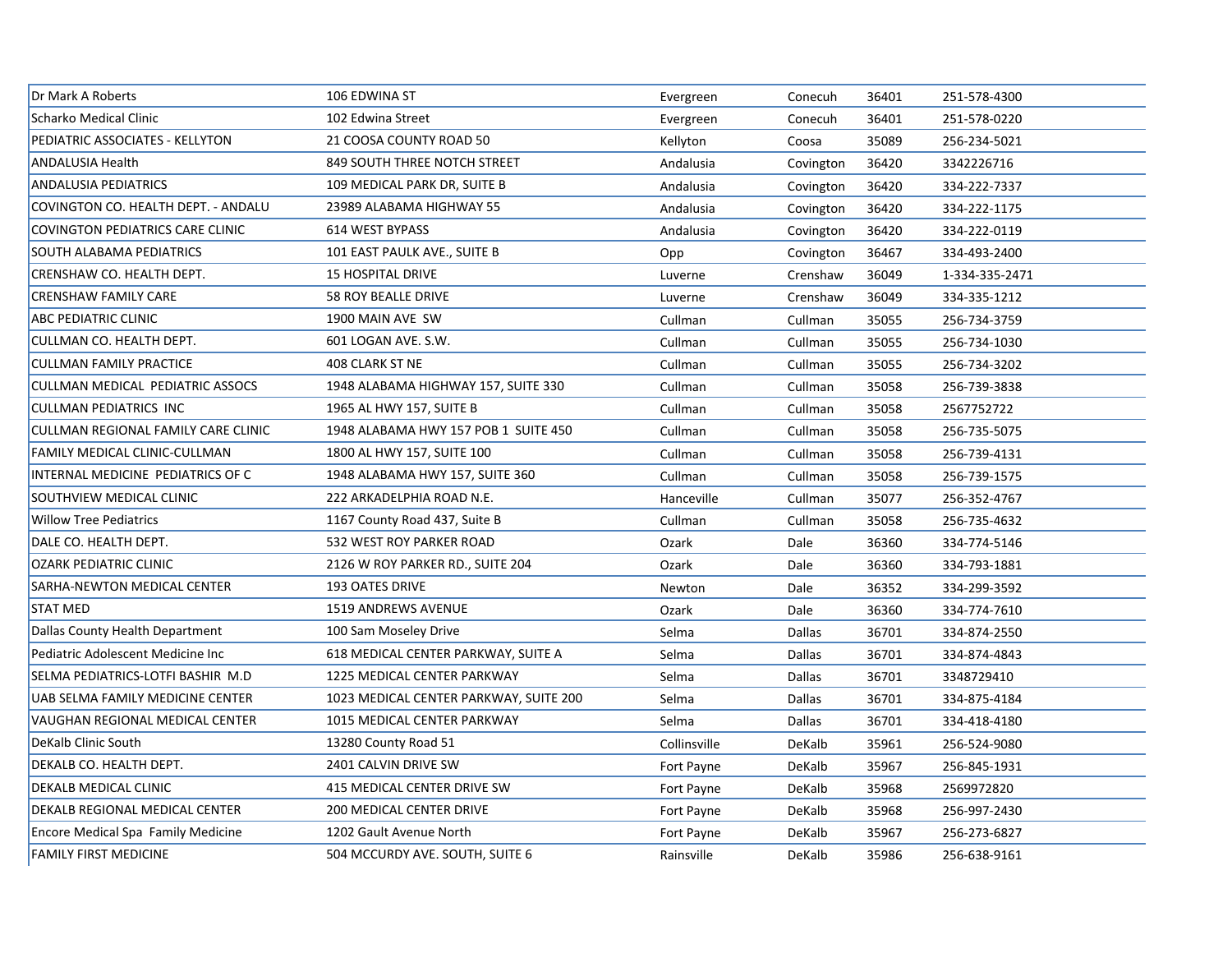| <b>FORT PAYNE PEDIATRICS 2</b>               | 1359 OLD WATERWORKS RD SW     | Fort Payne     | DeKalb   | 35968 | 2569975900   |
|----------------------------------------------|-------------------------------|----------------|----------|-------|--------------|
| <b>FYFFE FAMILY MEDICINE</b>                 | 1504 MAIN ST.                 | Fyffe          | DeKalb   | 35971 | 256-623-2910 |
| <b>Horizon Health Care LLC</b>               | 205 Grand Ave NW              | Fort Payne     | DeKalb   | 35967 | 2569791515   |
| <b>ISBELL MEDICAL GROUP</b>                  | 550 MEDICAL CENTER DRIVE      | Fort Payne     | DeKalb   | 35968 | 256-845-3121 |
| Medical Asset Group-Crossville               | 15239 AL HWY 68 W             | Crossville     | DeKalb   | 35962 | 256-925-0012 |
| NAHSI - FORT PAYNE PRIMARY HEALTH CENTER     | 3840 GAULT AVENUE NORTH       | Fort Payne     | DeKalb   | 35967 | 256-844-4975 |
| NAHSI - FYFFE PRIMARY HEALTH CENTER          | 34617 ALABAMA HIGHWAY 75      | Fyffe          | DeKalb   | 35971 | 256-623-5242 |
| Carlile Pediatrics                           | 78 Cambridge Ct               | Wetumpka       | Elmore   | 36093 | 334-567-6915 |
| COMMUNITY MEDICAL ARTS CENTER                | 875 FRIENDSHIP ROAD           | Tallassee      | Elmore   | 36078 | 334-283-3111 |
| ELMORE CO. HEALTH DEPT.                      | 6501 U.S. HWY 231             | Wetumpka       | Elmore   | 36092 | 334-567-1171 |
| HSI - ECLECTIC FAMILY HEALTH CENTER          | <b>30 MAIN STREET</b>         | Eclectic       | Elmore   | 36024 | 334-541-2116 |
| Millbrook Family Healthcare                  | 2588 Main Street              | Millbrook      | Elmore   | 36054 | 334-258-5703 |
| WETUMPKA FAMILY RURAL HEALTH CLINIC          | 815 JACKSON TRACE ROAD        | Wetumpka       | Elmore   | 36092 | 3345672882   |
| <b>ACH PRIMARY CARE</b>                      | 402 MEDICAL PARK DR.          | Atmore         | Escambia | 36502 | 251-368-7974 |
| <b>AGAPE FAMILY MEDICINE</b>                 | 706 EAST LAUREL STREET        | Atmore         | Escambia | 36502 | 251-368-5117 |
| <b>Brewton Medical Center LLC</b>            | 1121 Belleveille Avenue       | Brewton        | Escambia | 36426 | 251-867-6071 |
| ESCAMBIA CO. HEALTH DEPT. - ATMORE           | 8600 HWY 31 NORTH, SUITE 17   | Atmore         | Escambia | 36502 | 251-368-9188 |
| ESCAMBIA CO. HEALTH DEPT. - BREWTON          | 1115 AZALEA PLACE             | Brewton        | Escambia | 36426 | 251-867-5765 |
| <b>FLOMATON MEDICAL CENTER</b>               | 174 HIGHWAY 113 NORTH         | Flomaton       | Escambia | 36441 | 251-296-2456 |
| <b>Franklin Family Medical Center</b>        | 103 Elliot Street             | <b>Brewton</b> | Escambia | 36426 | 251-236-8250 |
| POARCH CREEK INDIAN HEALTH DEPT.             | 5811 JACK SPRINGS RD          | Atmore         | Escambia | 36502 | 251-368-9136 |
| <b>ADVANCED MEDICINE PLUS PEDIATRICS LLC</b> | 705 SOUTH 3RD STREET          | Gadsden        | Etowah   | 35901 | 256-546-1445 |
| ETOWAH CO. HEALTH DEPT.                      | 709 EAST BROAD STREET         | Gadsden        | Etowah   | 35903 | 256-547-6311 |
| <b>GADSDEN PEDIATRIC CLINIC</b>              | <b>501 BAY ST</b>             | Gadsden        | Etowah   | 35901 | 256-543-2894 |
| <b>DR. BEN HESTER</b>                        | 170 INDEPENDENT DRIVE         | Rainbow City   | Etowah   | 35906 | 256-413-1467 |
| <b>MERCY MEDICAL CLINIC</b>                  | <b>1016 FORREST AVENUE</b>    | Gadsden        | Etowah   | 35901 | 256-549-5002 |
| NORTHEAST ALABAMA PEDIATRICS 1               | 829 RIVERBEND DRIVE           | Gadsden        | Etowah   | 35901 | 2565464611   |
| <b>QOL - GADSDEN FAMILY STUDENT HEA</b>      | 927 RALEY STREET              | Gadsden        | Etowah   | 35903 | 256-439-6384 |
| <b>QOL - HEALTH COMPLEX</b>                  | 1411 PIEDMONT CUTOFF          | Gadsden        | Etowah   | 35903 | 256-439-6300 |
| <b>QOL - PROCARE COLLEY HOMES</b>            | <b>420 NORTH SIXTH STREET</b> | Gadsden        | Etowah   | 35903 | 256-546-9907 |
| <b>QOL - SARDIS CITY MEDICAL CENTER</b>      | 1989 SARDIS DRIVE             | Boaz           | Etowah   | 35956 | 256-593-2371 |
| <b>FAYETTE CO. HEALTH DEPT.</b>              | 215 1ST AVENUE N.W.           | Fayette        | Fayette  | 35555 | 205-932-5260 |
| DR. FREDERICK L. YERBY                       | 1716 TEMPLE AVE N, SUITE      | Fayette        | Fayette  | 35555 | 205-932-7750 |
| FRANKLIN CO. HEALTH DEPT.                    | 801 HWY 48                    | Russellville   | Franklin | 35653 | 256-332-2700 |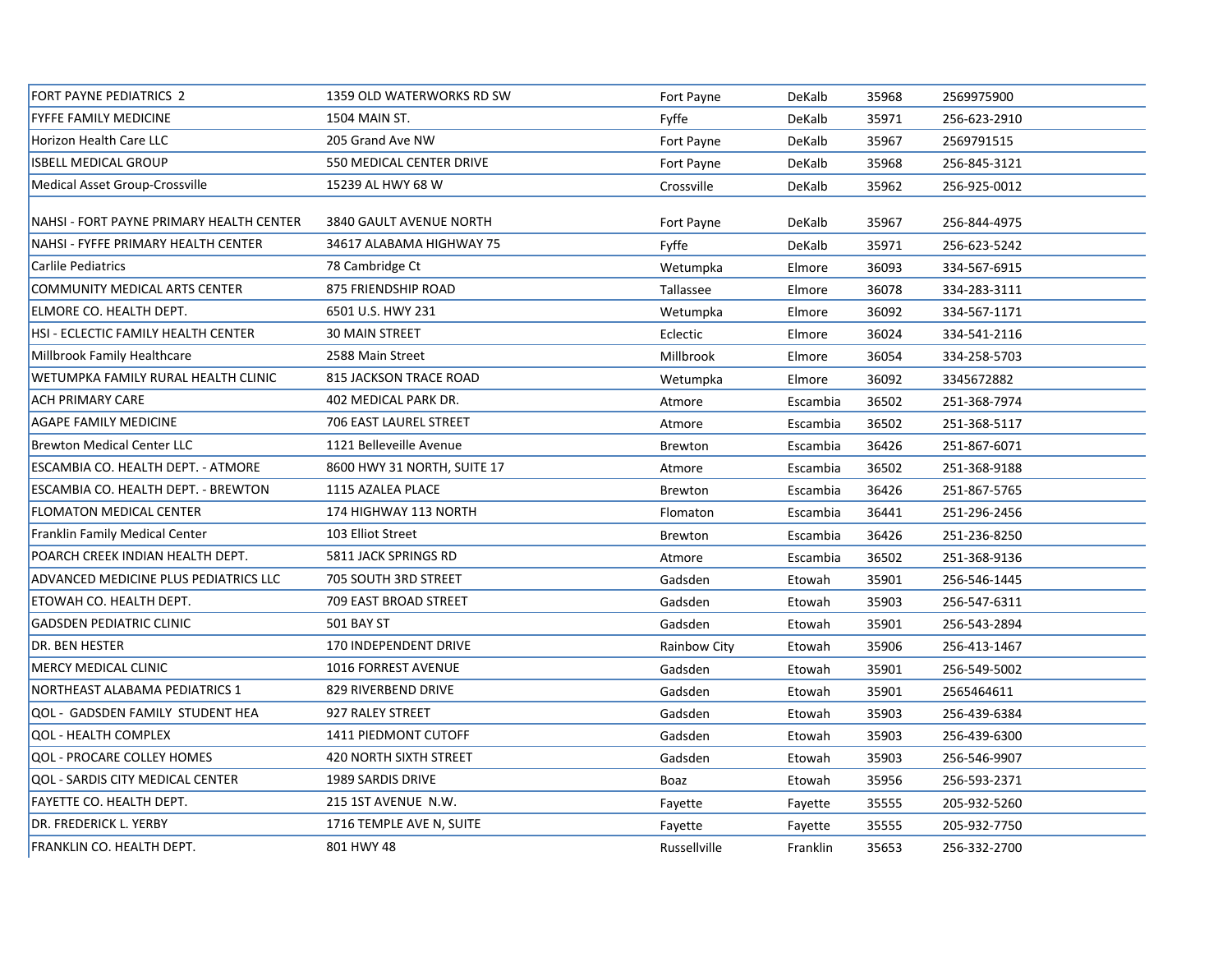| DR. KEVIN G. KELLY                     | 13150 HWY 43 S, SUITE 10                 | Russellville | Franklin | 35653 | 256-332-5901   |  |
|----------------------------------------|------------------------------------------|--------------|----------|-------|----------------|--|
| DR. HARRY W. KUBERG                    | 15225 HIGHWAY 43 NW, SUITE F             | Russellville | Franklin | 35653 | 256-331-9408   |  |
| DR. RIZK M. MOUTAGALY                  | 715 GANDY STREET NE, SUITE C             | Russellville | Franklin | 35653 | 256-332-1175   |  |
| NORTH AL FAMILY MEDICINE PSYCH SV      | 537 GANDY STREET                         | Russellville | Franklin | 35653 | 256-332-9990   |  |
| Tennessee Valley Pediatrics 3          | 605 Gandy Street NE                      | Russellville | Franklin | 35653 | 2563816963     |  |
| GENEVA CO. HEALTH DEPT.                | 300 COUNTY ROAD 41                       | Hartford     | Geneva   | 36344 | 334-684-2256   |  |
| SARHA - GENEVA FAMILY HEALTH CENTER    | 100 WEST LAKE PROFESSIONAL PARK, SUITE 1 | Geneva       | Geneva   | 36340 | 334-684-8905   |  |
| SARHA - SLOCOMB FAMILY HEALTH CENTER   | 162 S. DALTON STREET                     | Slocomb      | Geneva   | 36375 | 334-886-3023   |  |
| DR. JOHN F SIMMONS                     | 915 W HOSPITAL DR                        | Geneva       | Geneva   | 36340 | 334-684-3644   |  |
| Wiregrass Family Medicine Clinic       | 169 2nd Avenue                           | Hartford     | Geneva   | 36344 | (334) 588-0492 |  |
| GREENE CO. HEALTH DEPT.                | 412 MORROW AVE.                          | Eutaw        | Greene   | 35462 | 205-372-9361   |  |
| <b>GREENE COUNTY PHYSICIANS CLINIC</b> | 607 WILSON AVENUE, SUITE 1               | Eutaw        | Greene   | 35462 | 2053724035     |  |
| <b>WHS - EUTAW</b>                     | <b>200 MORROW AVENUE</b>                 | Eutaw        | Greene   | 35462 | 2053720011     |  |
| HALE CO. HEALTH DEPT.                  | <b>670 HALL STREET</b>                   | Greensboro   | Hale     | 36744 | 334-624-3018   |  |
| HALE COUNTY HOSPITAL CLINIC            | <b>508 GREENE STREET</b>                 | Greensboro   | Hale     | 35474 | 3346244442     |  |
| <b>Moundville Medical Associates</b>   | 40870AL Hwy 69 Suite 69                  | Moundville   | Hale     | 35474 | 205 371 4444   |  |
| HENRY CO. HEALTH DEPT - ABBEVILLE      | 505 KIRKLAND STREET                      | Abbeville    | Henry    | 36310 | 334-585-2660   |  |
| HENRY CO. HEALTH DEPT - HEADLAND       | 2 CABLE ST.                              | Headland     | Henry    | 36345 | 334-693-2220   |  |
| DOTHAN PEDIATRIC CLINIC                | 126 CLINIC DR                            | Dothan       | Houston  | 36303 | 334-793-1881   |  |
| Dothan Pediatric Subspecialty Clinic   | 540 Westgate Pkwy                        | Dothan       | Houston  | 36303 | 334-699-3733   |  |
| HOUSTON CO. HEALTH DEPT.               | 1781 E. COTTONWOOD RD.                   | Dothan       | Houston  | 36301 | 334-678-2800   |  |
| INTERNAL MEDICINE AND PEDIATRICS       | 4300 W MAIN ST SUITE 41                  | Dothan       | Houston  | 36305 | 334-305-0365   |  |
| SOUTHEASTERN PEDIATRIC ASSOC. P.A.     | 364 HONEYSUCKLE ROAD                     | Dothan       | Houston  | 36305 | 3347948656     |  |
| <b>AMMA</b>                            | 302 MAIN STREET SOUTH                    | Section      | Jackson  | 35771 | 256-228-8080   |  |
| DR. MARK C. COOPER                     | <b>505 BURLINGTON STREET</b>             | Scottsboro   | Jackson  | 35768 | 256-259-4100   |  |
| HIGHLANDS FAMILY MEDICINE              | 507 HARLEY STREET                        | Scottsboro   | Jackson  | 35768 | 256-259-0061   |  |
| JACKSON CO. FAMILY MEDICINE            | 508 HARLEY ST, SUITE c                   | Scottsboro   | Jackson  | 35768 | 256-259-5537   |  |
| JACKSON CO. HEALTH DEPT.               | 204 LIBERTY LANE                         | Scottsboro   | Jackson  | 35769 | 256-259-4161   |  |
| KIDS FIRST PEDIATRICS                  | 23800 JOHN T. REID PARKWAY               | Scottsboro   | Jackson  | 35768 | 256-999-0808   |  |
| NAHSI - NO. SAND MT. PRI HEALTH CTR    | 29810 ALABAMA HWY 71                     | Bryant       | Jackson  | 35958 | 2565974114     |  |
| NAHSI - SCOTTSBORO PRIMARY HEALTH      | 70 FREEDOM DRIVE                         | Scottsboro   | Jackson  | 35769 | 256-574-5508   |  |
| NAHSI - SECTION PRIMARY HEALTH CTR     | 60 MAIN STREET NORTH                     | Section      | Jackson  | 35771 | 256-228-3471   |  |
| NAHSI - SKYLINE PRIMARY HEALTH CTR     | 21680 ALABAMA HIGHWAY 79                 | Scottsboro   | Jackson  | 35768 | 256-587-3050   |  |
| NAHSI - WOODVILLE                      | 13624 COUNTY ROAD 8                      | Woodville    | Jackson  | 35776 | 256-776-5615   |  |
| PISGAH MEDICAL CLINIC                  | 6110 COUNTY RD 88                        | Pisgah       | Jackson  | 35765 | 256-451-1250   |  |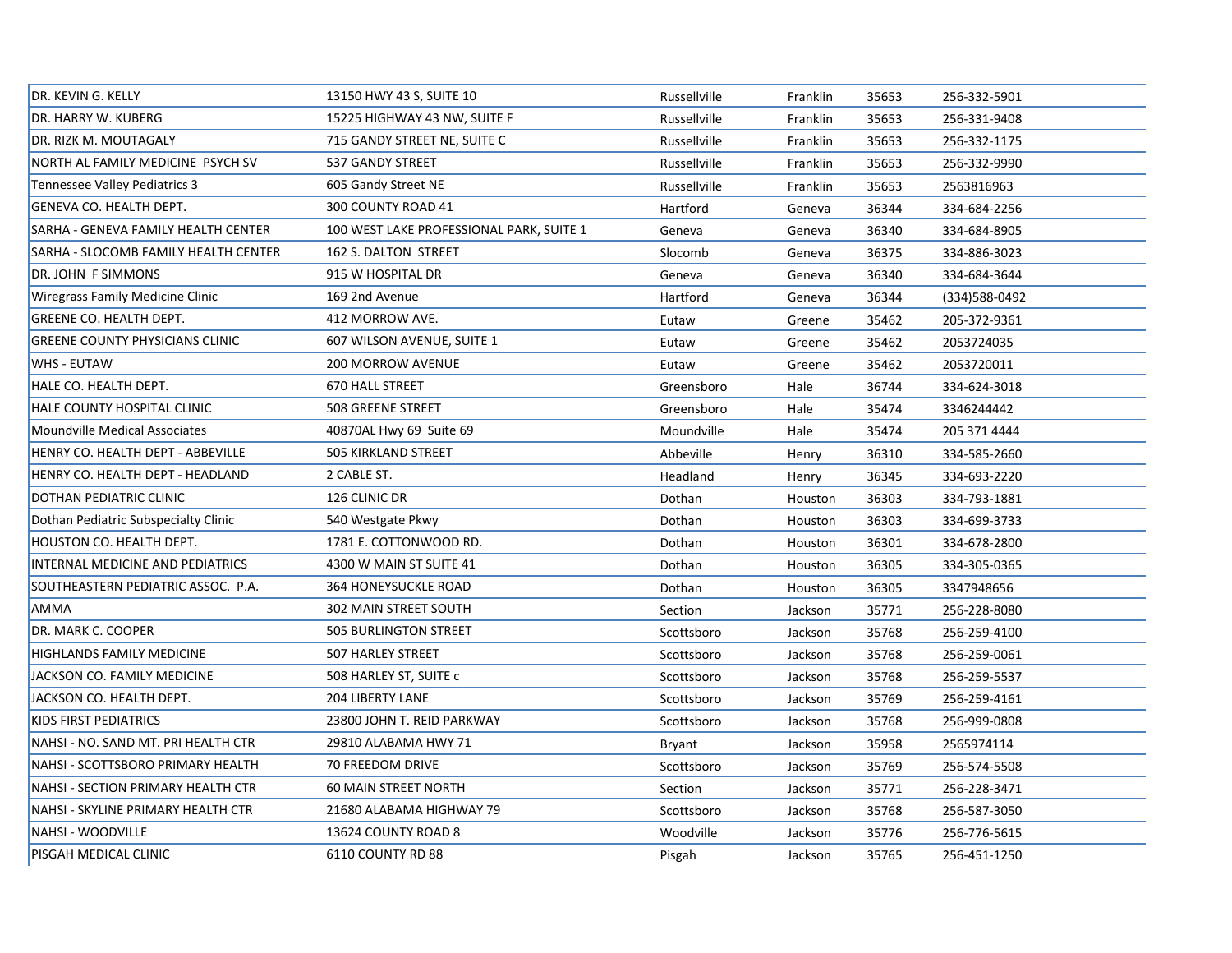| <b>Premier Medical Clinic</b>              | 506 Harley St.                      | Scottsboro      | Jackson   | 35768 | 256-259-1886   |
|--------------------------------------------|-------------------------------------|-----------------|-----------|-------|----------------|
| <b>Scottsboro Pediatrics</b>               | 1508 South Broad Street, Suite 300  | Scottsboro      | Jackson   | 35768 | 256-259-3600   |
| SCOTTSBORO QUICK CARE CLINIC               | 1508 S. BROAD STREET, SUITE 300     | Scottsboro      | Jackson   | 35768 | 256-259-3778   |
| <b>Section Pharmacy</b>                    | 5295 Tammy Little Drive             | Section         | Jackson   | 35771 | (256) 228-7179 |
| <b>STEVENSON FAMILY CARE</b>               | 79 BANK ST                          | Scottsboro      | Jackson   | 35772 | 2565483104     |
| <b>ACTON ROAD PEDIATRICS LLC</b>           | , SUITE 171                         | Birmingham      | Jefferson | 35243 | 205-978-8245   |
| <b>ADOLESCENT HEALTH CENTER - PK PLACE</b> | 1600 5TH AVE. SOUTH - G40           | Birmingham      | Jefferson | 35233 | 205-558-2361   |
| ALABAMA CLINICAL SCHOOL                    | 1221 ALTON DRIVE                    | Birmingham      | Jefferson | 35210 | 205-836-9923   |
| <b>ALABAMA PEDIATRICS</b>                  | 2815 INDEPENDENCE DRIVE             | Birmingham      | Jefferson | 35209 | 205-879-7888   |
| ALABAMA REGIONAL MEDICAL SERVICES ARMS     |                                     |                 |           |       |                |
| <b>CRESTWOOD</b>                           | 7001 Crestwood Boulevard            | Birmingham      | Jefferson | 35210 | 205-421-9615   |
| <b>BABI PEDIATRICS</b>                     | <b>6250 PARK SOUTH DRIVE</b>        | <b>Bessemer</b> | Jefferson | 35022 | 205-425-5440   |
| Cahaba Medical Care - Bessemer             | 1088 9th Avenue S.W. Suite 106      | <b>Bessemer</b> | Jefferson | 35022 | 205-277-2358   |
| Cahaba Medical Care, Ensley                | 1925 Avenue E. Ensley               | Birmingham      | Jefferson | 35218 | 2057885164     |
| CAHABA MEDICAL CARE, WEST END              | 1308 TUSCALOOSA AVENUE SOUTHWEST    | Birmingham      | Jefferson | 35211 | (205) 679-6325 |
| CENTRAL HEALTH CLINIC                      | 1400 SIXTH AVE. SOUTH               | Birmingham      | Jefferson | 35233 | 2059339110     |
| CHILDRENS MEDICAL GROUP PC                 | 2316 7TH AVENUE SOUTH, SUITE 100    | Birmingham      | Jefferson | 35233 | 205-251-4141   |
| CHILDRENS OF ALABAMA MAYFAIR MEDIC         | 3401 INDEPENDENCE DRIVE             | Birmingham      | Jefferson | 35209 | 205-870-1273   |
| CHRIST HEALTH CENTER                       | 5720 1ST AVE SOUTH                  | Birmingham      | Jefferson | 35212 | 205-380-9455   |
| CHRIST HEALTH CENTER - CHALKVILLE          | 2152 OLD SPRINGVILLE RD             | Birmingham      | Jefferson | 35215 | 205-838-6000   |
| <b>EASTERN HEALTH CLINIC</b>               | 601 WEST BOULEVARD                  | Birmingham      | Jefferson | 35206 | 2055915180     |
| <b>GREENVALE PEDIATRICS-HOOVER</b>         | 5295 PRESERVE PKWY, SUITE 100       | Hoover          | Jefferson | 35244 | 205-987-4444   |
| <b>GROWING UP PEDIATRICS - BESSEMER</b>    | 4000 PINE LANE                      | <b>Bessemer</b> | Jefferson | 35022 | 205-271-0899   |
| <b>HEALTHY KIDS OF GARDENDALE</b>          | 1127 PECAN AVENUE, SUITE 100        | Gardendale      | Jefferson | 35071 | 205-608-2055   |
| HILLCREST BEHAVIORAL HEALTH                | 6869 5TH AVE. SOUTH                 | Birmingham      | Jefferson | 35212 | 205-833-9000   |
| <b>Hoover Family Medicine</b>              | 3081 Lorna Road                     | Hoover          | Jefferson | 35216 | 205-979-3381   |
| <b>HOPE HEALTH CENTER</b>                  | 4614 CARNEGIE AVE.                  | Fairfield       | Jefferson | 35064 | 205-785-1353   |
| Liberty Pediatrics                         | 3735 Corporate Woods Dr, Suite 105  | Vestavia Hills  | Jefferson | 35242 | 2059007337     |
| MAGNOLIA PEDIATRICS SOUTH INC.             | 1621 11TH AVENUE SOUTH              | Birmingham      | Jefferson | 35205 | 205-930-9500   |
| Medical West Hueytown Health Center        | 3004 Allison Bonnett Memorial Drive | Hueytown        | Jefferson | 35203 | 205-491-3299   |
| MEDICAL WEST PARKWEST HEALTH CENTER        | 1179 GREENMOR DRIVE                 | <b>Bessemer</b> | Jefferson | 35020 | 205-481-8530   |
| <b>METRO PEDIATRICS PC</b>                 | 401 VALLEY AVE                      | Birmingham      | Jefferson | 35209 | 205-941-1414   |
| <b>MIDTOWN PEDIATRICS</b>                  | 1400 4TH AVE. SOUTH                 | Birmingham      | Jefferson | 35233 | 2053297208     |
| <b>MORGAN PEDIATRICS</b>                   | 2010 AVENUE F ENSLEY                | Birmingham      | Jefferson | 35218 | 205-785-7337   |
| <b>NORTH JEFFERSON PEDIATRICS</b>          | 934 Grubbs Ave                      | Gardendale      | Jefferson | 35071 | 205-608-1233   |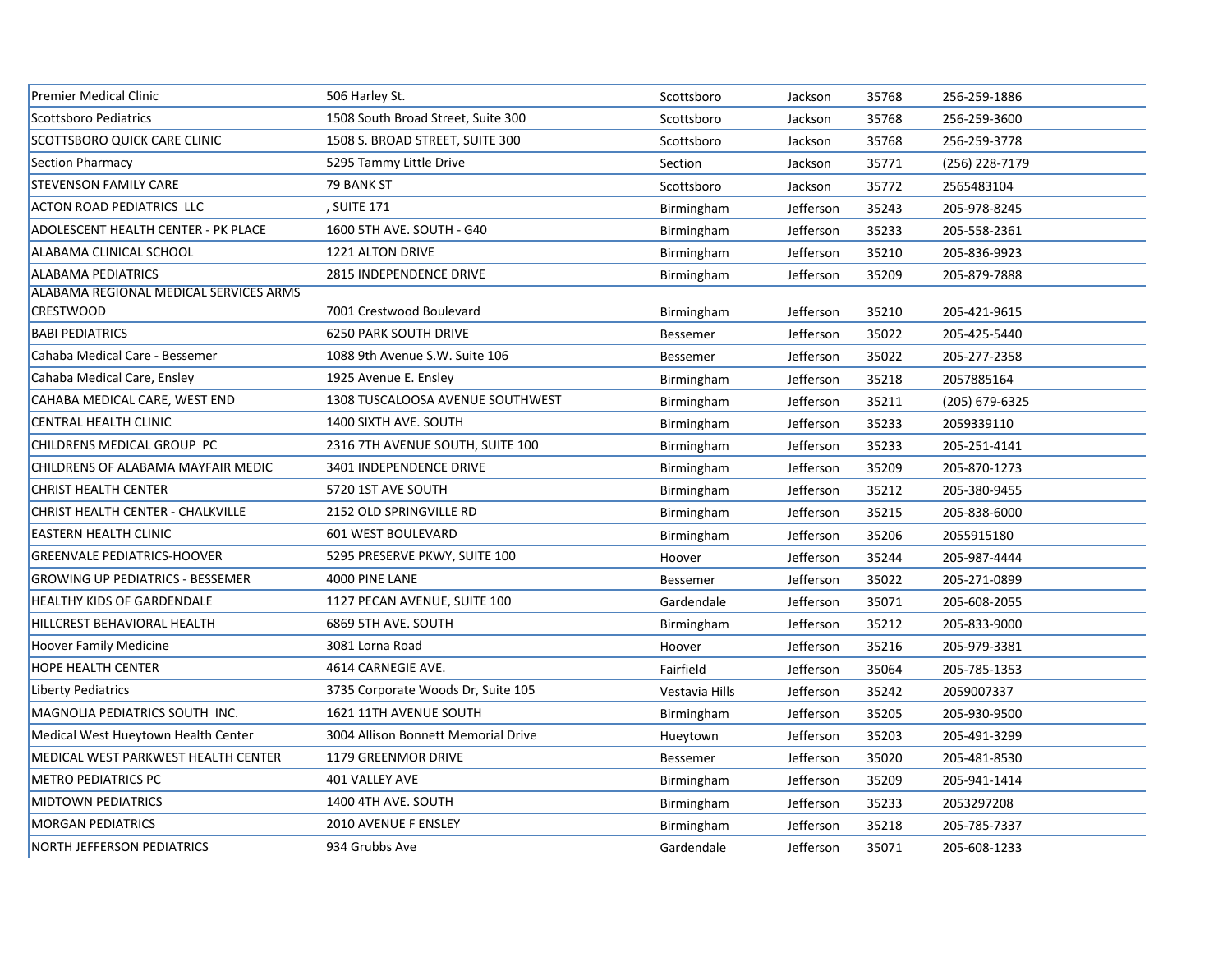| <b>OVER THE MOUNTAIN PEDIATRICS</b>   | 3300 CAHABA ROAD, SUITE 102                     | Birmingham      | Jefferson  | 35223 | 205-870-7292   |
|---------------------------------------|-------------------------------------------------|-----------------|------------|-------|----------------|
| PEDIATRICS EAST P.C.                  | 520 SIMMONS DRIVE                               | Trussville      | Jefferson  | 35173 | 2056614680     |
| PEDIATRICS EAST - DEERFOOT            | 6729 DEERFOOT PKWY                              | Pinson          | Jefferson  | 35126 | 2056815377     |
| <b>PEDIATRICS WEST</b>                | 1090 9TH AVE SW, SUITE 100                      | <b>Bessemer</b> | Jefferson  | 35022 | 205-481-1886   |
| PEDIATRICS WEST MCADORY               | 4730 Bell Hill Road                             | <b>Bessemer</b> | Jefferson  | 35022 | 205-426-3010   |
| Purohit Pediatrics Birmingham         | 3686 Grandview Pkwy Suite 710                   | Birmingham      | Jefferson  | 35243 | 205-723-0395   |
| SIMON-WILLIAMSON CLINIC               | 832 PRINCETON AVE. SW                           | Birmingham      | Jefferson  | 35211 | 205-206-8480   |
| <b>SMALL STEPS PEDIATRICS</b>         | 52 MEDICAL PARK DRIVE EAST, SUITE 201           | Birmingham      | Jefferson  | 35235 | 205-868-3486   |
| <b>DR. ROBERT W. SMITH</b>            | 1700 FIFTH AVE NORTH                            | Birmingham      | Jefferson  | 35203 | 205-251-0401   |
| Thomas Family Medicine                | 7070 AARON ARONOV BLVD., SUITE A2               | Fairfield       | Jefferson  | 35064 | (205) 786-7600 |
| TOTS N TEENS PEDIATRICS PC            | 3729 MARY TAYLOR ROAD                           | Birmingham      | Jefferson  | 35235 | 2058564440     |
| UAB FAMILY AND COMMUNITY MEDICINE-    |                                                 |                 |            |       |                |
| <b>HIGHLAND</b>                       | 1201 11th Ave S, Suite 410                      | Birmingham      | Jefferson  | 35205 | (205) 934-9700 |
| <b>UAB GARDENDALE</b>                 | 960 Mount Olive Rd                              | Gardendale      | Jefferson  | 35071 | 205-631-3452   |
| <b>UAB LEEDS CLINIC</b>               | 1141 Payton Way                                 | Leeds           | Jefferson  | 35094 | 205-699-0729   |
| UAB PRIMARY CARE CLINIC               | 1601 4TH AVE SOUTH, SUITE G60                   | Birmingham      | Jefferson  | 35233 | 205-939-9024   |
|                                       | 930 20TH STREET SOUTH, 140 COMMUNITY HEALTH SVC |                 |            |       |                |
| <b>UAB SPARKS PEDIATRICS</b>          | BLDG <sub>20</sub>                              | Birmingham      | Jefferson  | 35203 | 205-934-7027   |
| <b>VESTAVIA PEDIATRICS</b>            | 1936 OLD ORCHARD ROAD                           | Birmingham      | Jefferson  | 35216 | 205-978-3200   |
| <b>WESTERN HEALTH CLINIC</b>          | 631 Bessemer Super Highway                      | Midfiled        | Jefferson  | 35228 | 205-715-6121   |
| LAMAR CO. HEALTH DEPT.                | 300 SPRINGFIELD AVE.                            | Vernon          | Lamar      | 35592 | 205-695-9195   |
| Family Health Care Clinic, Florence   | 216 S. Marengo, Suite A                         | Florence        | Lauderdale | 35630 | 256-760-8289   |
| <b>INFANTS AND CHILDRENS CLINIC 2</b> | <b>1605 MOCKINGBIRD COURT</b>                   | Florence        | Lauderdale | 35630 | 2567649522     |
| INFANTS AND CHILDRENS CLINIC P.C.     | 421 WEST COLLEGE ST                             | Florence        | Lauderdale | 35630 | 2567649522     |
| <b>KILLEN CLINIC</b>                  | 148 JC MAULDIN HWY                              | Killen          | Lauderdale | 35645 | 256-757-5353   |
| LAUDERDALE CO. HEALTH DEPT.           | 4112 CHISHOLM ROAD                              | Florence        | Lauderdale | 35630 | 256-383-1231   |
| <b>SHOALS PEDIATRIC GROUP</b>         | 208 ANA DRIVE                                   | Florence        | Lauderdale | 35630 | 256-766-3983   |
| LAWRENCE CO. HEALTH DEPT.             | 13299 ALABAMA HWY 157                           | Moulton         | Lawrence   | 35650 | 256-974-1141   |
| LAWRENCE RURAL HEALTH                 | 10939 AL HIGHWAY 157                            | Moulton         | Lawrence   | 35650 | 256-974-3390   |
| LEE CO. HEALTH DEPT.                  | <b>1801 CORPORATE DRIVE</b>                     | Opelika         | Lee        | 36801 | 334-745-5765   |
| Opelika Pediatrics and Family Clinic  | 5809 Hwy. 280 E                                 | Opelika         | Lee        | 36804 | 334-275-3059   |
| Pediatric Associates of Auburn        | 2901 Corporate Park Drive                       | Auburn          | Lee        | 36830 | 334-203-1766   |
| PEDIATRIC CLINIC OF EAST ALABAMA      | 2401 VILLAGE PROFESSIONAL DRIVE                 | Opelika         | Lee        | 36801 | 334-749-8121   |
| <b>ATHENS PRIMARY CARE ASSOCIATES</b> | 101 Fitness Way, SUITE 1200                     | Athens          | Limestone  | 35611 | 256-232-0636   |
| CENTRAL PEDIATRICS INC.               | 707 US HIGHWAY 31 SOUTH, SUITE D                | Athens          | Limestone  | 35611 | 256-233-0712   |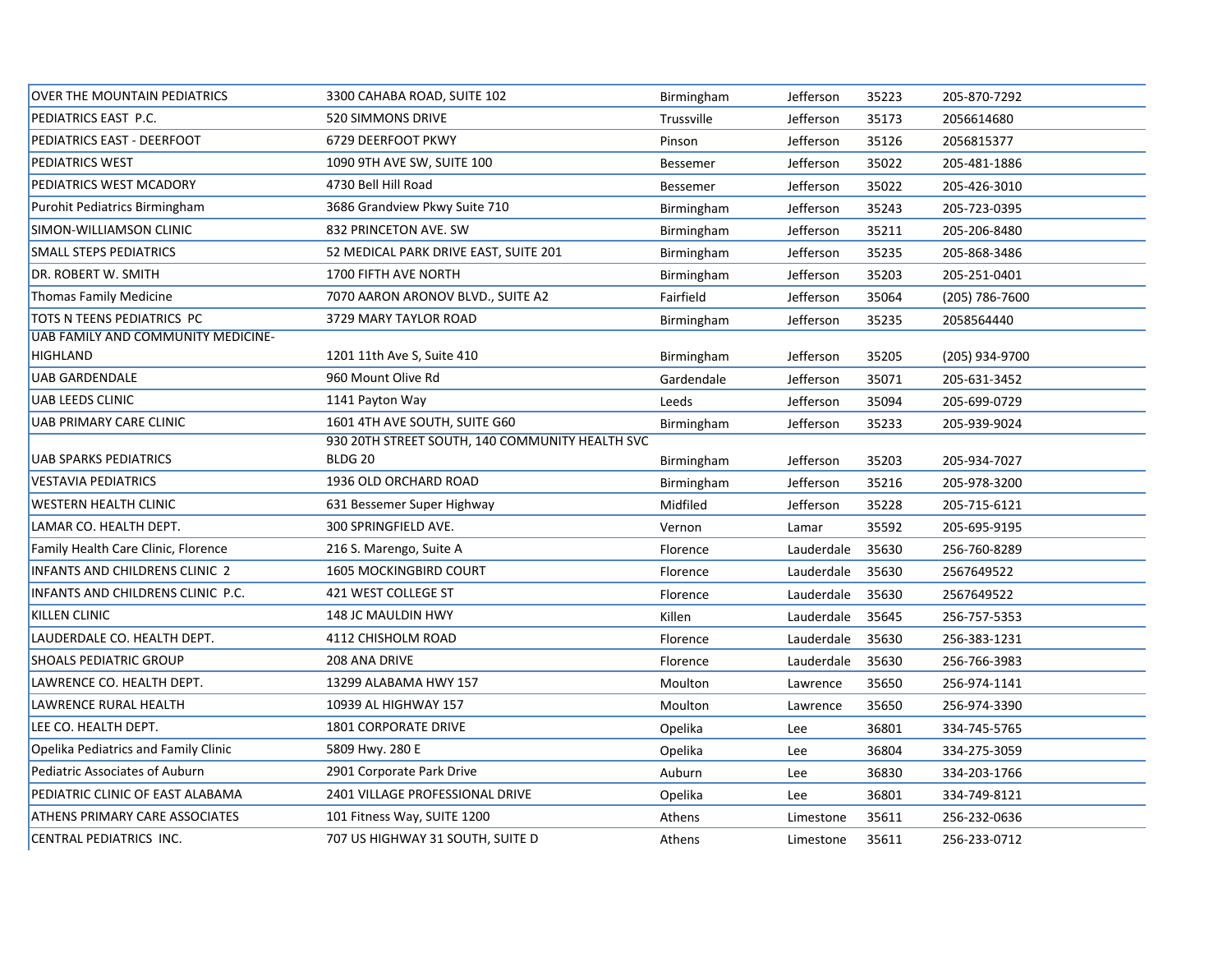| LIMESTONE CO. HEALTH DEPT.                                   | 20371 CLYDE MABRY DRIVE       | Athens      | Limestone | 35611 | 256-232-3200   |
|--------------------------------------------------------------|-------------------------------|-------------|-----------|-------|----------------|
| <b>MED WEST CLINIC</b>                                       | 7715 US HIGHWAY 72 WEST       | Athens      | Limestone | 35611 | 2567299477     |
|                                                              |                               |             |           |       |                |
| Primary Care Pediatrics and Family Medicine P.C.             | 29869 Capshaw Road            | Harvest     | Limestone | 35749 | 256-262-1040   |
| TANNER MEDICAL CLINIC                                        | 20104 SWANNER BLVD            | Tanner      | Limestone | 35671 | 256-686-3334   |
| <b>Waddell Center Family Medicine</b>                        | 902 W Washington St           | Athens      | Limestone | 35611 | 2562169777     |
| WEST LIMESTONE FAMILY CARE                                   | 28730 AL Hwy 99, Suite D      | Elkmont     | Limestone | 35620 | 256-232-1400   |
| HSI - HAYNEVILLE CLINIC                                      | 511 EAST TUSKEENA STREET      | Hayneville  | Lowndes   | 36040 | 334-548-2516   |
| LOWNDES CO. HEALTH DEPT.                                     | 507 E. TUSKEENA STREET        | Hayneville  | Lowndes   | 36040 | 334-548-2564   |
| MACON CO. HEALTH DEPT.                                       | 812 HOSPITAL ROAD             | Tuskegee    | Macon     | 36089 | 334-727-1800   |
| PRIME CARE MEDICAL CENTER                                    | 203 WEST LEE STREET           | Tuskegee    | Macon     | 36083 | 3347276880     |
| SOUTHEAST PEDIATRICS                                         | 804 CRAWFORD STREET           | Tuskegee    | Macon     | 36083 | 334-724-0550   |
| ALABAMA CHILDRENS CLINIC HUNTSVILLE                          | 333 WHITESPORT DR, SUITE 104  | Huntsville  | Madison   | 35801 | 256-880-0376   |
| BRIGHTSTARTS PEDIATRICS P.C.                                 | , SUITE A                     | Madison     | Madison   | 35758 | 256-461-8442   |
| CENTRAL NORTH ALA. HEALTH SERVICES                           | 751 PLEASANT ROW NW           | Huntsville  | Madison   | 35816 | 256-533-6311   |
| <b>CORNERSTONE PEDIATRICS</b>                                | 701 WILL HALSEY WAY           | Madison     | Madison   | 35758 | 256-461-7440   |
| Crestwood Family Practice- Wall Triana                       | 2903 Wall Triana Hwy Sw # 7   | Huntsville  | Madison   | 35824 | 2564649080     |
| HAPPI INC                                                    | 813 FRANKLIN STREET, SUITE B  | Huntsville  | Madison   | 35801 | 256-519-3650   |
| Happi Sparkman                                               | 2597 Sparkman Dr Nw           | Huntsville  | Madison   | 35810 | 2565856212     |
| <b>HAZEL GREEN PEDIATRICS</b>                                | 13596 HIGHWAY 231 431 N STE 2 | Hazel Green | Madison   | 35750 | 256-428-4950   |
| HEALS - MADISON CROSSROADS                                   | 11588 PULASKI PIKE            | Toney       | Madison   | 35773 | 256-693-1006   |
| HEALS - MLK ELEMENTARY CLINIC                                | 3112 MERIDIAN STREET          | Huntsville  | Madison   | 35811 | 256-428-7110   |
| HEALS - MORRIS ELEMENTARY SCHOOL                             | 4801 BOB WALLACE AVENUE       | Huntsville  | Madison   | 35805 | 256-428-7488   |
|                                                              |                               |             |           |       |                |
| HEALS - SONNIE HEREFORD ELEMENTARY SCHOOL 2755 WILSON STREET |                               | Huntsville  | Madison   | 35816 | (256) 428-7428 |
|                                                              |                               |             |           |       |                |
| Huntsville Hospital Physician Care Bailey Cove               | 9000 Bailey Cove Rd           | Huntsville  | Madison   | 35802 | 256-428-4900   |
|                                                              |                               |             |           |       |                |
| Huntsville Hospital Physician Care Hampton Cove              | 262 Sutton Road               | Huntsville  | Madison   | 35763 | 256-265-0350   |
| MADISON CO. HEALTH DEPT.                                     | 301 MAX LUTHER DRIVE          | Huntsville  | Madison   | 35811 | 256-539-3711   |
| MADISON VALLEY PEDIATRICS P.C.                               | 101 WESTOVER CIRCLE, SUITE A  | Madison     | Madison   | 35758 | 256-461-0209   |
| MOUNTAIN VIEW FAMILY MEDICINE - HH                           |                               |             |           |       |                |
| Physician Care at Gurley                                     | 5995-B HWY 72 EAST            | Gurley      | Madison   | 35748 | 256-746-2700   |
| New Hope Childrens Clinic                                    | 156 Church Ave.               | New Hope    | Madison   | 35760 | 256-723-4673   |
| <b>OVER THE RAINBOW PEDIATRICS</b>                           | 101 Bob Wallace Ave, Suite E  | Huntsville  | Madison   | 35801 | 256-539-5339   |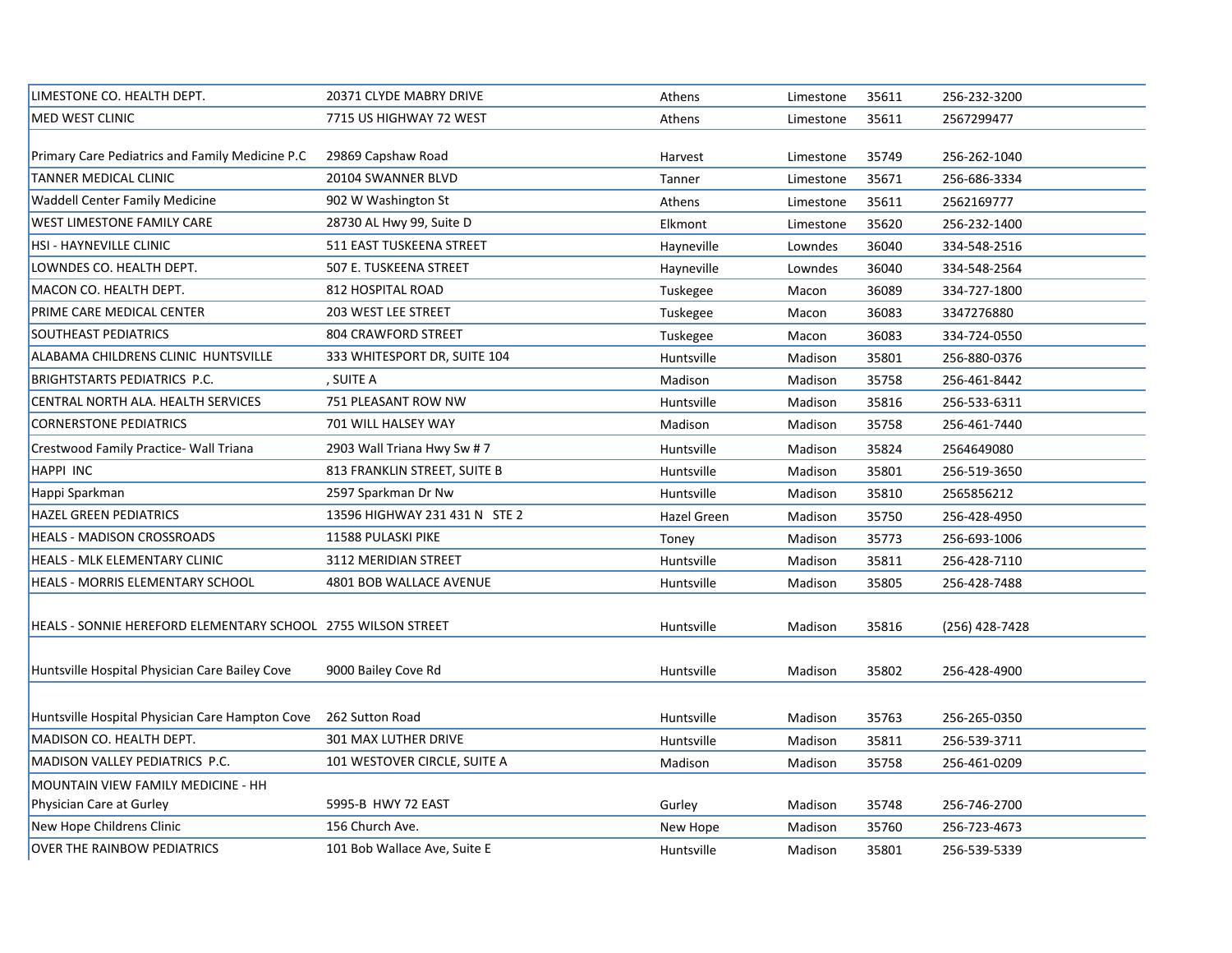| <b>DR. MICHAEL POWELL</b>                  | 600 ST CLAIR AVE. BLDG 1, SUITE 1                    | Huntsville         | Madison  | 35801 | 256-533-6644   |
|--------------------------------------------|------------------------------------------------------|--------------------|----------|-------|----------------|
| DR. DEBBIE REDMOND-HYDER                   | 475 PROVIDENCE MAIN, SUITE 202                       | Huntsville         | Madison  | 35806 | 256-830-9600   |
| Scottsboro Pediatrics - Gurley             | <b>217 WALKER STREET</b>                             | Gurley             | Madison  | 35748 | (256) 812-3130 |
| Southeast Huntsville Family Practice       | 4810 WHITESPORT CIRCLE, SUITE 200                    | Huntsville         | Madison  | 35801 | 2564295248     |
| TENDER CARE PEDIATRICS AT CRESTWOOD        | 4810 WHITESPORT CIRCLE, SUITE 100.                   | Huntsville         | Madison  | 35801 | 256-429-4500   |
| THE DOCTORS OFFICE                         | 12935 HIGHWAY 231-431 NORTH                          | <b>Hazel Green</b> | Madison  | 35750 | 256-828-6766   |
| DR. N.R. THOTAKURA - MADISON               | 120 WEST DUBLIN DRIVE, SUITE 101                     | Madison            | Madison  | 35761 | 2568800376     |
| Thrive Alabama-Huntsville                  | 600 St. Claire Ave Bld 3                             | Huntsville         | Madison  | 35801 | 2565364700     |
| TOTS TEENS PEDIATRIC - HARVEST             | 27669 CAPSHAW ROAD, SUITE B2                         | Harvest            | Madison  | 35749 | 256-262-0535   |
| UAB HEALTH CENTER                          | 301 GOVERNORS DRIVE                                  | Huntsville         | Madison  | 35801 | 256-551-4441   |
| <b>UAHMC PEDIATRICS</b>                    | 301 GOVERNORS DR                                     | Huntsville         | Madison  | 35801 | 256-551-4579   |
| VACCINATING ALABAMA KIDS IN SCHOOL         | 1963 MEMORIAL PARKWAY, SUITE 5                       | Huntsville         | Madison  | 35801 | 256-265-2464   |
| Valley Internal Medicine Pediatrics        | 708 Will Halsey Way, Suite A                         | Madison            | Madison  | 35758 | 256-325-7425   |
| <b>VILLAGE MEDICAL CLINIC</b>              | 2103 DRAKE AVENUE SW                                 | Huntsville         | Madison  | 35805 | 256-881-1616   |
| <b>FITZGERALD CLINIC</b>                   | 203 HWY 80 WEST                                      | Demopolis          | Marengo  | 36732 | 334-289-1517   |
| MARENGO CO. HEALTH DEPT.                   | 303 INDUSTRIAL DRIVE                                 | Linden             | Marengo  | 36748 | 3342954205     |
| PHYSICIANS CARE OF SWEET WATER LLC         | 31431 ALABAMA HIGHWAY 10                             | <b>Sweet Water</b> | Marengo  | 36782 | 3349946300     |
| PHYSICIANS FAMILY HEALTHCARE-DEMOPO        | 951 HWY 80 WEST                                      | Demopolis          | Marengo  | 36732 | 334-289-9982   |
| University Medical Center demopolis        | 105 US Highway 80 E                                  | Demopolis          | Marengo  | 36732 | 3346548081     |
| <b>Hamilton Primary Care Center</b>        | <b>1256 MILITARY STREET SOUTH</b>                    | Hamilton           | Marion   | 35570 | 205-921-6496   |
| MARION CO. HEALTH DEPT.                    | 2448 MILITARY STREET S.                              | Hamilton           | Marion   | 35570 | 205-921-3118   |
| WINFIELD FAMILY AND OCC. MEDICINE          | 191 CARRAWAY DRIVE, SUITE A                          | Winfield           | Marion   | 35594 | 205-487-1586   |
| <b>B A CHILDRENS CLINIC</b>                | 2891 HIGHWAY 431                                     | Boaz               | Marshall | 35957 | 256-840-1716   |
| DR. MUHAMAD H. EL-BAHESH                   | 601-B CORLEY AVE.                                    | Boaz               | Marshall | 35957 | 256-593-3404   |
| <b>Go Medical Group</b>                    | 2367 US HWY 431                                      | Boaz               | Marshall | 35950 | 2565586000     |
| <b>Grant Family Practice Clinic</b>        | 5447 Main St.                                        | Grant              | Marshall | 35747 | 256-728-2272   |
| <b>GUNTERSVILLE FAMILY PRACTICE CLINIC</b> | 1241 BLOUNT AVE                                      | Guntersville       | Marshall | 35976 | 256-582-6377   |
| MARSHALL CO. HEALTH DEPT.                  | <b>150 JUDY SMITH DRIVE</b>                          | Guntersville       | Marshall | 35976 | 256-582-3174   |
| MARSHALL COUNTY PEDIATRICS P.C.            | 45 MEDICAL PARK DRIVE, SUITE B                       | Guntersville       | Marshall | 35976 | 256-571-8969   |
|                                            | 2525 U.S. HIGHWAY 431, Marshall Medical Center South |                    |          |       |                |
| MARSHALL COUNTY PEDIATRICS - BOAZ          | Professional Building, Suite 210                     | Boaz               | Marshall | 35957 | 256-571-8969   |
| Marshall Medical Center North              | 8000 Hwy 69                                          | Guntersville       | Marshall | 35976 | 2565718263     |
| MARSHALL MEDICAL CENTER SOUTH              | 2505 HWY 431 SOUTH                                   | Boaz               | Marshall | 35957 | 256-840-3465   |
| <b>NORTHEAST ALABAMA PEDIATRICS 2</b>      | 104 W ALABAMA AVE, SUITE B                           | Albertville        | Marshall | 35950 | 256-891-1221   |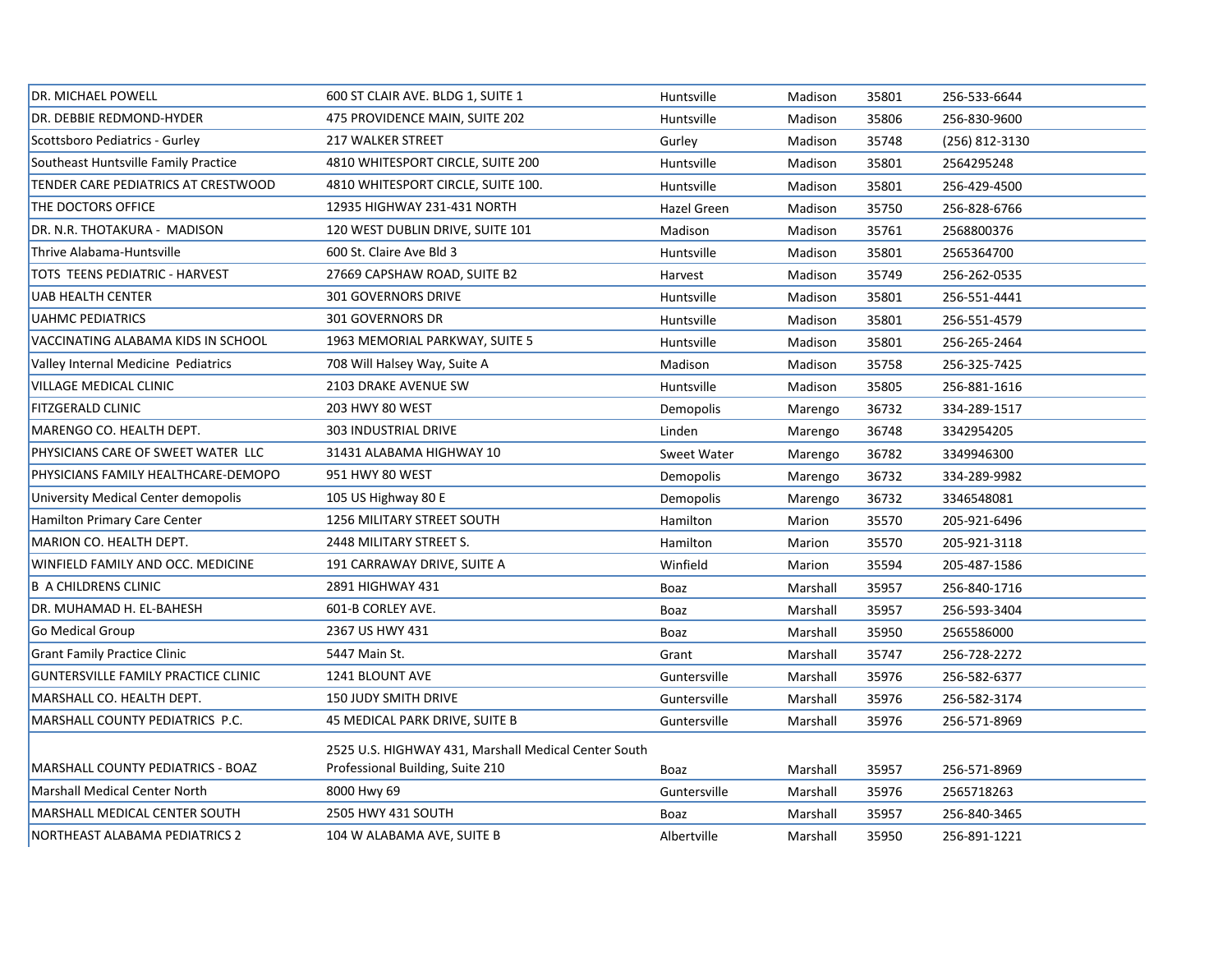| OUTSIDE THE BOX HEALTHCARE LLC               | 1545 US HWY 431                           | Boaz           | Marshall | 35957 | 2569079700     |
|----------------------------------------------|-------------------------------------------|----------------|----------|-------|----------------|
| PREFERRED FAMILY HEALTHCARE                  | 5850 U.S. Hwy 431, Suite 11               | Albertville    | Marshall | 35950 | 256-878-1053   |
| PREMIER FAMILY CARE LLC                      | 2017 OBRIG AVENUE                         | Guntersville   | Marshall | 35976 | 256-582-2324   |
| Premier Family Care Arab                     | 20 South Main Street                      | Arab           | Marshall | 35016 | 256-586-2324   |
| <b>QOL - DOUGLAS MEDICAL CENTER</b>          | 8225 HIGHWAY 75                           | Horton         | Marshall | 35980 | 2565933804     |
| <b>SMART START PEDIATRICS</b>                | 460 Alabama Highway 75N                   | Albertville    | Marshall | 35951 | 256-891-0300   |
| UNITED DOCTORS FAMILY MEDICAL CENTER LLC     | 2986 US HIGHWAY 431                       | Boaz           | Marshall | 35957 | 256-840-8181   |
| <b>ACCORDIA HEALTH</b>                       | 13833 TAPIA LANE                          | Bayou La Batre | Mobile   | 36509 | 251-824-8320   |
| AHD-MOSTELLAR MEDICAL CENTER                 | 12701 PADGETT SWITCH ROAD                 | Bayou La Batre | Mobile   | 36509 | 251-824-2174   |
| Ascenson Medical Group at Providence Park    | 6908 Providence Park Drive South          | Mobile         | Mobile   | 36695 | (251) 660-3490 |
| Edith McCreadie, M.D.                        | 825 South University Blvd.                | Mobile         | Mobile   | 36609 | 251-776-6755   |
| EXTENDED FAMILY CARE MEDICAL CLINIC          | 108 N. CATHERINE ST., SUITE A             | Mobile         | Mobile   | 36604 | 2514387170     |
| Farida N. Awan, M.D.                         | 6701 Airport Blvd., Building B, Suite 110 | Mobile         | Mobile   | 36608 | 251-382-1878   |
| <b>FOC Citronelle</b>                        | 19250 N. Mobile Street                    | Citronelle     | Mobile   | 36522 | 251-866-9126   |
| FOC Dauphin Island Parkway                   | 2601 Dauphin Island Parkway               | Mobile         | Mobile   | 36605 | 251-445-3450   |
| FOC Eight Mile                               | 4009 St. Stephens Rd.                     | Mobile         | Mobile   | 36612 | 251-456-1399   |
| FOC Mobile Pediatric Clinic                  | 251 NORTH BAYOU STREET                    | Mobile         | Mobile   | 36603 | 251-690-8877   |
| <b>FOC Mobile Urgent Care</b>                | 251 N. Bayou St                           | Mobile         | Mobile   | 36652 | 251-690-8847   |
| FOC Newburn                                  | 248 COX STREET                            | Mobile         | Mobile   | 36604 | 251-405-4520   |
| FOC North Mobile Clinic                      | 950 COY SMITH HIGHWAY                     | Mobile         | Mobile   | 36560 | 251-829-9884   |
| <b>FOC Semmes</b>                            | 3810 Wulff Road E.                        | Mobile         | Mobile   | 36575 | 251-445-0582   |
| <b>FOC Southwest</b>                         | 5580 INN ROAD                             | Mobile         | Mobile   | 36619 | 251-666-7413   |
| FPHC - AIELLO BUSKEY MEDICAL CENTER          | 424 S WILSON AVE                          | Prichard       | Mobile   | 36610 | 251-452-1442   |
| FPHC - WEST MOBILE FAMILY MEDICAL C          | 801 UNIVERSITY BLVD, SUITE D              | Mobile         | Mobile   | 36609 | 251-947-1083   |
| FPHC- Charles White Family Health Center     | 990 Cody Road                             | Mobile         | Mobile   | 36608 | 2514441100     |
| Franklin Primary Health Center- Maysville    | 1956 Duval Street                         | Mobile         | Mobile   | 36605 | 2514713747     |
| Franklin Primary Health Center- Medical Mall | 1303 Martin Luther King, Jr. Avenue       | Mobile         | Mobile   | 36603 | 251-432-4117   |
| <b>GULF COAST PEDIATRICS</b>                 | 5675 THREE NOTCH ROAD, SUITE C            | Mobile         | Mobile   | 36619 | 251-445-4440   |
| HANDS OF HOPE HEALTH CARE                    | 3408-A BELTLINE PARK DRIVE NORTH          | Mobile         | Mobile   | 36617 | 251-287-6146   |
| IMC-PEDIATRIC ADOLESCENT MEDICINE            | 4013-C Airport Blvd                       | Mobile         | Mobile   | 36608 | 2514355437     |
| <b>MOBILE PEDIATRIC CLINIC</b>               | 32 TACON STREET, SUITE A                  | Mobile         | Mobile   | 36607 | 251-706-8170   |
| Mobile Pediatric Clinic, LLC 2               | 6321 Piccadlly Square Drive, Suite A      | Mobile         | Mobile   | 36609 | 251-342-8900   |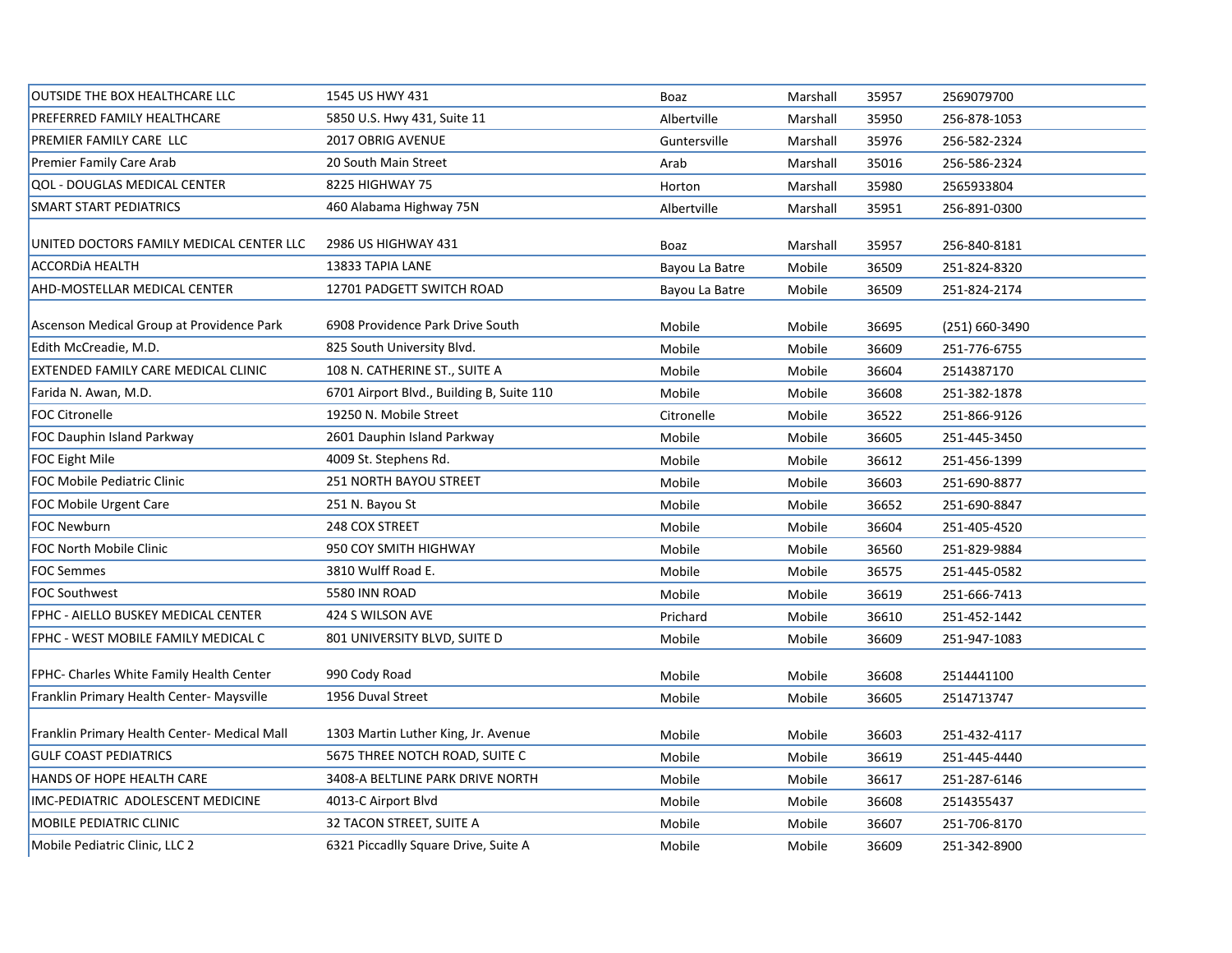| <b>Pediatric Partners of Mobile</b>        | 1605 S. University Blvd.                              | Mobile             | Mobile           | 36609 | 251-660-9393 |
|--------------------------------------------|-------------------------------------------------------|--------------------|------------------|-------|--------------|
| <b>PROVIDENCE FAMILY PHYSICIANS - SARA</b> | 18 Rambo Dr.                                          | Saraland           | Mobile           | 36571 | 251-675-7433 |
| <b>PROVIDENCE FAMILY PHYSICIANS AIRPOR</b> | 6901 AIRPORT BLVD                                     | Mobile             | Mobile           | 36608 | 251-639-5070 |
| Providence Family Physicians Citronelle    | 19140 S. 3rd St                                       | Citronelle         | Mobile           | 36522 | 251-866-0086 |
| Providence Medical Group Cottage Hill      | 5621 Cottage Hill Road                                | Mobile             | Mobile           | 36609 | 251/666-2439 |
| PROVIDENCE MEDICAL GROUP DAWES             | 8833 COTTAGE HILL ROAD                                | Mobile             | Mobile           | 36695 | 2515445420   |
| Providence Medical Group- Snow Road        | 9971 Airport Blvd                                     | Mobile             | Mobile           | 36608 | 251-660-3500 |
| Saraland Family Practice                   | 119 Ennis St                                          | Saraland           | Mobile           | 36571 | 251-544-2000 |
| Saraland Pediatrics                        | 1084 Industrial Parkway, Suite A                      | Saraland           | Mobile           | 36571 | 251-308-8207 |
| SOUTH ALABAMA MEDICAL CLINIC               | 10075 GRAND BAY- WILMER ROAD SOUTH                    | <b>Grand Bay</b>   | Mobile           | 36541 | 251-865-9111 |
| SPRINGHILL PEDIATRICS                      | 4300 OLD SHELL ROAD, SUITE A                          | Mobile             | Mobile           | 36608 | 251-342-9928 |
| <b>USA Childrens and Womens Hospital</b>   | 1700 Center Street                                    | Mobile             | Mobile           | 36604 | 251-415-1630 |
|                                            | 1601 Center Street Suite 2 North, Strata Patient Care |                    |                  |       |              |
| <b>USA Family Practice Center</b>          | Center - 2nd Floor                                    | Mobile             | Mobile           | 36604 | 2514343475   |
| <b>USA Pediatrics</b>                      | 1601 Center Street, Suite 1N                          | Mobile             | Mobile           | 36604 | 2514343917   |
| <b>Wilmer Medical Clinic</b>               | 6353 2nd Street                                       | Wilmer             | Mobile           | 36575 | 251/410-7425 |
| FPHC - Frisco City Family Medical Center   | 53 Mulberry Street                                    | <b>Frisco City</b> | Monroe           | 36445 | 251-267-2880 |
| <b>MCH Physicians Group</b>                | 2016 South Alabama Avenue                             | Monroeville        | Monroe           | 36460 | 251-743-7555 |
| MONROE CO. HEALTH DEPT.                    | 416 AGRICULTURE DR.                                   | Monroeville        | Monroe           | 36460 | 251-575-3108 |
| PRIMARY CARE CENTER OF MONROEVILLE         | 1075 DREWRY ROAD, SUITE B                             | Monroeville        | Monroe           | 36460 | 251-575-5988 |
| ADULT PEDIATRIC MEDICINE P.C.              | 4825 VIRGINIA LOOP RD                                 | Montgomery         | Montgomery 36116 |       | 3342849772   |
| Alabama Department of Youth Services-Mount |                                                       |                    |                  |       |              |
| Meigs                                      | 1000 Industrial School Road                           | Montgomery         | Montgomery 36057 |       | 334-215-6087 |
| DR. JENNY ALEXANDER                        | 356 ST. LUKES DR.                                     | Montgomery         | Montgomery 36117 |       | 334-270-8864 |
| <b>ALL ABOUT KIDS</b>                      | 2921 ZELDA ROAD                                       | Montgomery         | Montgomery 36106 |       | 334-277-5431 |
| American Family Care                       | 2815 East Blvd                                        | Montgomery         | Montgomery 36116 |       | 334-323-2050 |
| <b>BAPTIST FAMILY MEDICINE</b>             | 4371 NARROW LANE RD, SUITE 100                        | Montgomery         | Montgomery 36116 |       | 334-613-3680 |
| <b>EAST MONTGOMERY PEDIATRICS</b>          | 337 ST. LUKES DRIVE                                   | Montgomery         | Montgomery 36117 |       | 334-356-1411 |
| <b>FATHER PURCELL CHILDRENS CENTER</b>     | 2048 W. Fairview Ave                                  | Montgomery         | Montgomery 36108 |       | 334-834-5590 |
| HSI - CHISHOLM FAMILY HEALTH CENTER        | 100 EAST VAN DIVER BLVD                               | Montgomery         | Montgomery 36110 |       | 3348324338   |
| <b>HSI - GATEWAY HEALTH CENTER</b>         | 2905 East South Blvd                                  | Montgomery         | Montgomery 36116 |       | 334-288-0009 |
| <b>HSI - MONTGOMERY PRIMARY</b>            | 3058 MOBILE HWY                                       | Montgomery         | Montgomery 36108 |       | 334-293-6670 |
| <b>HSI - RAMER HEALTH CARE</b>             | 5422 HWY 94 EAST                                      | Ramer              | Montgomery 36069 |       | 334-562-3229 |
| <b>HSI - RIVER REGION HEALTH CENTER</b>    | <b>1845 CHERRY STREET</b>                             | Montgomery         | Montgomery 36107 |       | 334-420-5001 |
|                                            |                                                       |                    |                  |       |              |

Montgomery Area Mental Health Authority 2140 Upper Wetumpka Road Montgomery Montgomery Montgomery 36107 334-279-7830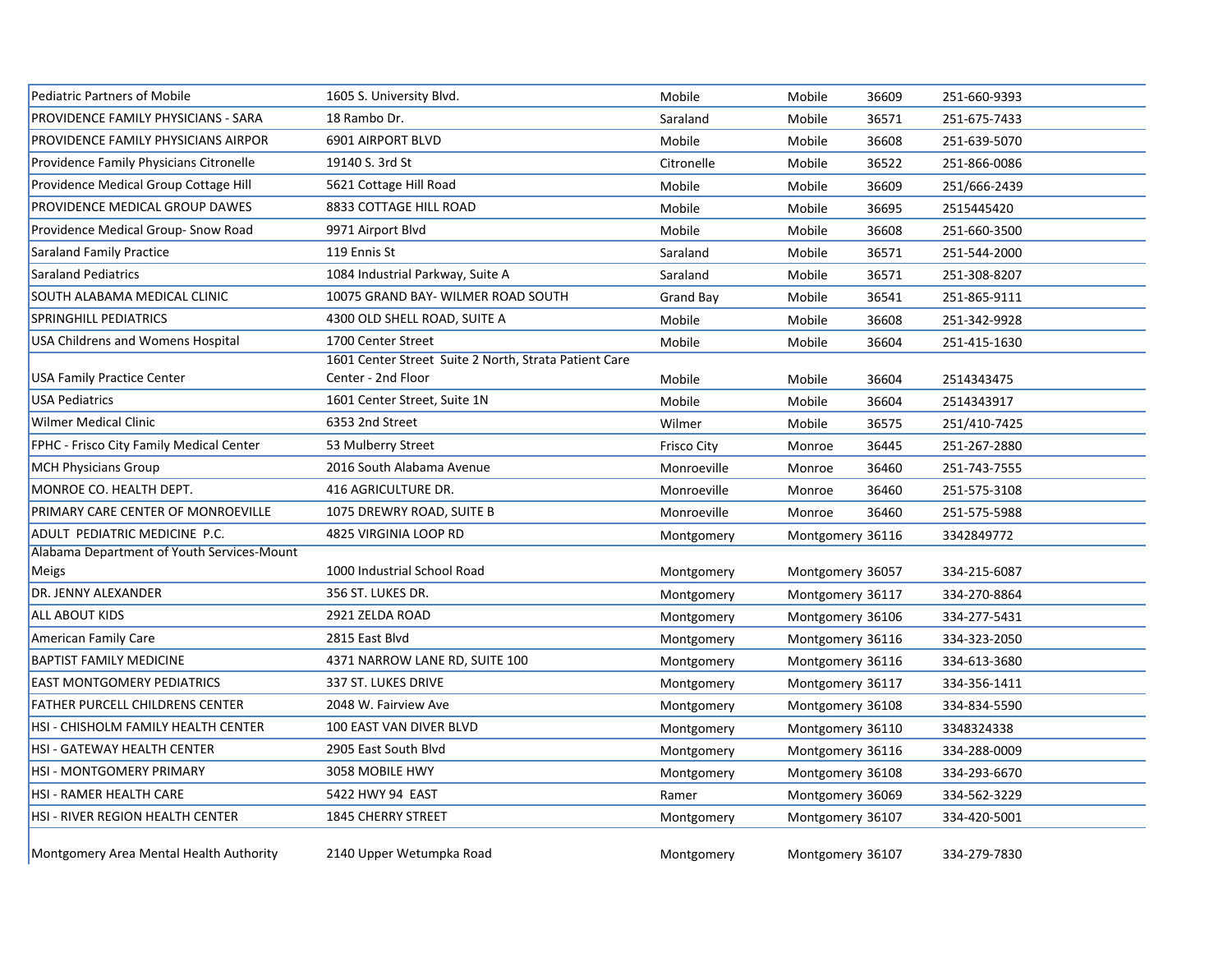| MONTGOMERY CO. HEALTH DEPT.          | 3060 MOBILE HWY.                    | Montgomery | Montgomery 36108 | 334-293-6448   |
|--------------------------------------|-------------------------------------|------------|------------------|----------------|
| MONTGOMERY PEDIATRIC ASSOCIATION     | 420 COTTON GIN ROAD                 | Montgomery | Montgomery 36117 | 334-260-9129   |
| PARTNERS IN PEDIATRICS               | 8160 SEATON PLACE                   | Montgomery | Montgomery 36116 | 334-272-1799   |
| PAYNE AND HOLLOWAY                   | 7006 FULTON COURT                   | Montgomery | Montgomery 36117 | 334-244-7209   |
| PHYSICIANS TO CHILDREN               | 470 TAYLOR ROAD, SUITE 210          | Montgomery | Montgomery 36117 | 3342935033     |
| DR. TANYA de la VERGNE               | 1874 Beltline Rd., Suite 300        | Decatur    | 35601<br>Morgan  | 256-973-6175   |
| Decatur Morgan Pediatrics            | 1215 7th Street SE, SUITE 210       | Decatur    | 35601<br>Morgan  | 2569736175     |
| Decatur Morgan Pediatrics - Williams | 1874 BELTLINE RD., SUITE 300        | Decatur    | 35601<br>Morgan  | (256) 973-6175 |
| FALKVILLE MEDICAL CLINIC             | <b>434 EAST PIKE ROAD</b>           | Falkville  | 35622<br>Morgan  | 256-351-2273   |
| FAMILY HEALTH CARE - DECATUR         | 1304 13TH AVENUE SE, SUITE A        | Decatur    | 35601<br>Morgan  | 256-340-1251   |
| FAMILY HEALTH OF HARTSELLE           | 1006 HILL STREET S.W.               | Hartselle  | 35640<br>Morgan  | 256-773-9756   |
| HENDRICKS FAMILY PRACTICE PC         | 2699 SANDLIN ROAD, SUITE B-8        | Decatur    | 35601<br>Morgan  | 256-301-0560   |
| <b>KIDS TOWN PEDIATRICS</b>          | 1802 Presbyterian Drive SW          | Decatur    | 35603<br>Morgan  | 256-301-5405   |
| MEDICAL EAST OF DECATUR              | 2941 POINT MALLARD PARKWAY, SUITE N | Decatur    | 35603<br>Morgan  | 256-432-2822   |
| MILESTONE PEDIATRICS                 | 1874 BELTLINE ROAD SW, SUITE 300    | Decatur    | 35601<br>Morgan  | 256-973-6170   |
| DRS. JAMES AND KATHRYN MIZE          | 1225 13TH AVENUE S.E.               | Decatur    | 35601<br>Morgan  | 256-350-0675   |
| MORGAN CO. HEALTH DEPT.              | 3821 Hwy 31 S                       | Decatur    | 35601<br>Morgan  | 256-353-7021   |
| RIVER OAKS FAMILY MEDICINE           | 1813 BELTLINE ROAD SW               | Decatur    | 35603<br>Morgan  | 256-353-3500   |
| RIVERSIDE FAMILY HEALTH LLC          | 1304 13TH AVE SE, SUITE D           | Decatur    | 35601<br>Morgan  | 256-355-7665   |
| RIVERSIDE PEDIATRICS                 | 1304 13TH AVE SE., SUITE B          | Decatur    | 35601<br>Morgan  | 256-355-1843   |
| LINDSAY SMITH MD                     | 1211 HWY 31                         | Hartselle  | 35640<br>Morgan  | 256-773-6017   |
| Somerville Family Medicine           | 4166 Hwy 36 E                       | Somerville | 35670<br>Morgan  | 256-778-7172   |
| SARAH STYERS MD                      | 301 PINE STREET SW, SUITE D         | Hartselle  | 35640<br>Morgan  | 256-773-8898   |
| <b>Sunshine Pediatrics</b>           | 1316 Somerville Rd. SE, Suite 3     | Decatur    | 35601<br>Morgan  | 256-822-2525   |
| DR. WAYNE E. THOMAS                  | 2828 HIGHWAY 31 SOUTH, SUITE 109    | Decatur    | 35603<br>Morgan  | 2563511591     |
| <b>VALLEY FAMILY MEDICAL CENTER</b>  | 301 WEST PINE STREET N.W., SUITE A  | Hartselle  | 35640<br>Morgan  | 256-773-5469   |
| Valley Internal Medicine             | 2208 Danville Rd SW                 | Decatur    | 35601<br>Morgan  | 256-687-4567   |
| CAHABA MEDICAL CARE - MARION         | 1303 WASHINGTON STREET              | Marion     | 36756<br>Perry   | 334-247-1006   |
| <b>MARION CLINIC</b>                 | ROUTE 2 HIGHWAY 45 SOUTH            | Marion     | 36756<br>Perry   | 334-683-9085   |
| PERRY CO. HEALTH DEPT.- MARION       | 1748 South Washington Street        | Marion     | 36756<br>Perry   | 334-683-6153   |
| CARROLLTON PRIMARY CARE              | 289 WILLIAM E. HILL DRIVE, SUITE C  | Carrollton | 35447<br>Pickens | 205-367-8197   |
| DR. JAMES L. PARKER                  | 100 5th Street NE                   | Aliceville | Pickens<br>35442 | 205-373-1574   |
| PICKENS CO. HEALTH DEPT.             | 80 WILLIAM E HILL DRIVE             | Carrollton | 35447<br>Pickens | 205-367-8157   |
| PICKENS COUNTY PRIMARY CARE          | 108 4TH AVE SW, SUITE A             | Reform     | 35481<br>Pickens | 205-375-6251   |
| DR. THEODORE I. ROBBINS              | 109 4TH AVENUE N.E.                 | Aliceville | Pickens<br>35442 | 205-373-3945   |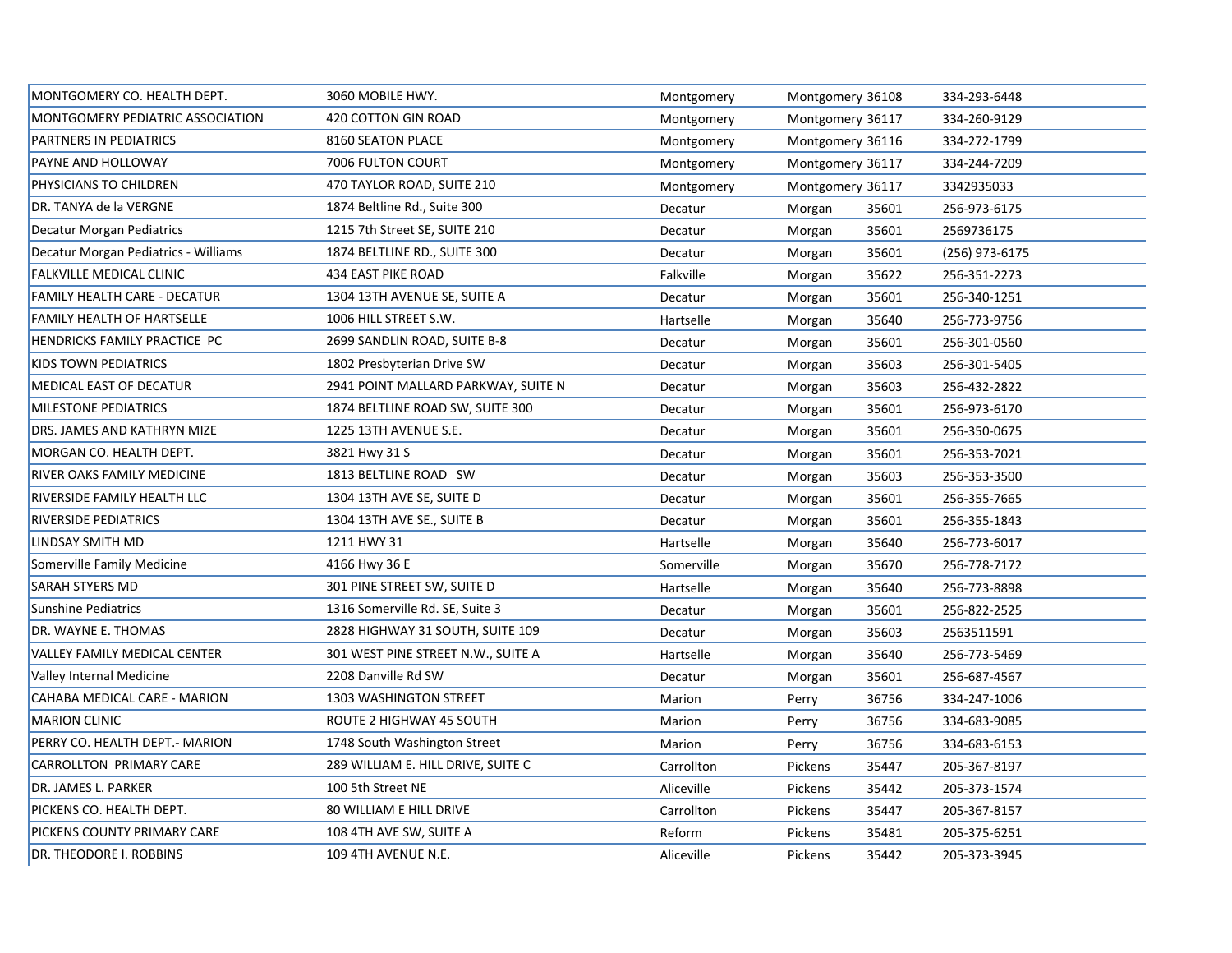| <b>WHS-CARROLLTON</b>                         | 289 WILLIAM HILL DRIVE, SUITE C    | Carrollton         | Pickens   | 35447 | 205-614-6225 |
|-----------------------------------------------|------------------------------------|--------------------|-----------|-------|--------------|
| <b>ALL ABOUT PEDIATRICS</b>                   | <b>111 SCOUTING CIRCLE</b>         | Troy               | Pike      | 36081 | 334-770-7337 |
| CHARLES HENDERSON CHILD HEALTH CTR            | 1300 HIGHWAY 231 SOUTH             | Troy               | Pike      | 36081 | 334-566-7600 |
| PIKE CO. HEALTH DEPT.                         | 900 S. FRANKLIN DR.                | Troy               | Pike      | 36081 | 334-566-2860 |
| <b>SARHA-DOCTORS CENTER</b>                   | 1412 ELBA HIGHWAY                  | Troy               | Pike      | 36079 | 334-566-8822 |
| PUROHIT PEDIATRIC CLINIC-ROANOKE              | 4441 HWY 431 SUITE 1               | Roanoke            | Randolph  | 36274 | 334-863-2553 |
| RANDOLPH CO. HEALTH DEPT.                     | 320 MAIN STREET                    | Roanoke            | Randolph  | 36274 | 334-863-8981 |
| ROANOKE RURAL HEALTH CARE                     | 1950 MAIN STREET                   | Roanoke            | Randolph  | 36274 | 334-863-2311 |
| FORT MITCHELL CLINIC PC                       | <b>2 GILMORE ROAD</b>              | Fort Mitchell      | Russell   | 36856 | 3346641960   |
| JACKSONS POINT OF LIGHT FAMILY MED            | 1810 STADIUM DRIVE, SUITE 210      | <b>Phenix City</b> | Russell   | 36867 | 334-291-5255 |
| PHENIX CITY CHILDRENS                         | 3700-A SOUTH RAILROAD STREET       | <b>Phenix City</b> | Russell   | 36867 | 3346640463   |
| Piedmont Physicians at 21st Court             | 1615 21st Court                    | <b>Phenix City</b> | Russell   | 36867 | 334-297-4883 |
| DR. WILLIS M PRIVOTT JR.                      | 1610 OPELIKA ROAD                  | <b>Phenix City</b> | Russell   | 36867 | 3342910221   |
| QOL- Susie E. Allen Health Center             | 1502 11th Avenue                   | <b>Phenix City</b> | Russell   | 36867 | 334-560-5393 |
| RUSSELL CO. HEALTH DEPT.                      | 1850 CRAWFORD ROAD                 | <b>Phenix City</b> | Russell   | 36867 | 706-649-6431 |
| <b>ALABASTER PEDIATRICS</b>                   | 1004 1ST STREET NORTH, SUITE 370   | Alabaster          | Shelby    | 35007 | 205-663-5547 |
| COLUMBIANA CLINIC                             | 22266 HWY 25                       | Columbiana         | Shelby    | 35051 | 205-669-3138 |
| <b>GREENVALE PEDIATRICS - ALABASTER</b>       | 1022 1st Street North, Suite 102   | Alabaster          | Shelby    | 35007 | 205-663-9616 |
| GREENVALE PEDIATRICS-BROOKHIGHLAND            | 101 EAGLE RIDGE DRIVE              | Birmingham         | Shelby    | 35242 | 205-995-1004 |
| <b>GROWING UP PEDIATRICS - INVERNESS</b>      | 200 RIVERHILLS BUS. PK., SUITE 250 | Birmingham         | Shelby    | 35242 | 205-271-0899 |
| PATHWAY PEDIATRICS                            | 398 CHESSER DRIVE SUITE 7          | Chelsea            | Shelby    | 35043 | 205-678-1286 |
| SHELBY CO. HEALTH DEPT.                       | <b>2000 COUNTY SERVICES DRIVE</b>  | Pelham             | Shelby    | 35124 | 205-664-8160 |
| <b>SOUTHERN FAMILY HEALTH</b>                 | 201 OLD HIGHWAY 25 EAST            | Columbiana         | Shelby    | 35051 | 205-669-4884 |
| <b>SUMMIT PEDIATRICS</b>                      | 134 FOOTHILLS PKWY                 | Chelsea            | Shelby    | 35043 | 205-678-0861 |
| PELL CITY PEDIATRICS                          | 2850 DR. JOHN HAYNES DR.           | Pell City          | St. Clair | 35125 | 2058842260   |
| PUROHIT PEDIATRIC CLINIC - MOODY              | 2468 Moody Parkway                 | Moody              | St. Clair | 35004 | 205-640-1200 |
| Springville Pediatrics                        | 350 Springville Station Blvd       | Springville        | St. Clair | 35146 | 205-773-2075 |
| ST. CLAIR CO. HEALTH DEPT.                    | 1175 23RD STREET NORTH             | Pell City          | St. Clair | 35125 | 205-338-3357 |
| RUSH MEDICAL GROUP PEDIATRICS                 | 1221 NORTH WASHINGTON ST           | Livingston         | Sumter    | 35470 | 2056524700   |
| SUMTER CO. HEALTH DEPT.                       | 1121 N. WASHINGTON ST.             | Livingston         | Sumter    | 35470 | 205-652-7972 |
| <b>BHC - TALLADEGA PEDIATRICS</b>             | 722 STONE AVE                      | Talladega          | Talladega | 35160 | 256-362-1725 |
| COOSA VALLEY MEDICAL CENTER                   | 315 WEST HICKORY STREET            | Sylacauga          | Talladega | 35150 | 256-401-4066 |
| Kids Clinic Pediatric and Adolescent Medicine | 119 Stephen J. White Memorial Blvd | Talladega          | Talladega | 35160 | 2562687775   |
| LINCOLN FAMILY PRACTICE                       | 1100 PATTON CHAPEL ROAD            | Lincoln            | Talladega | 35096 | 205-763-1414 |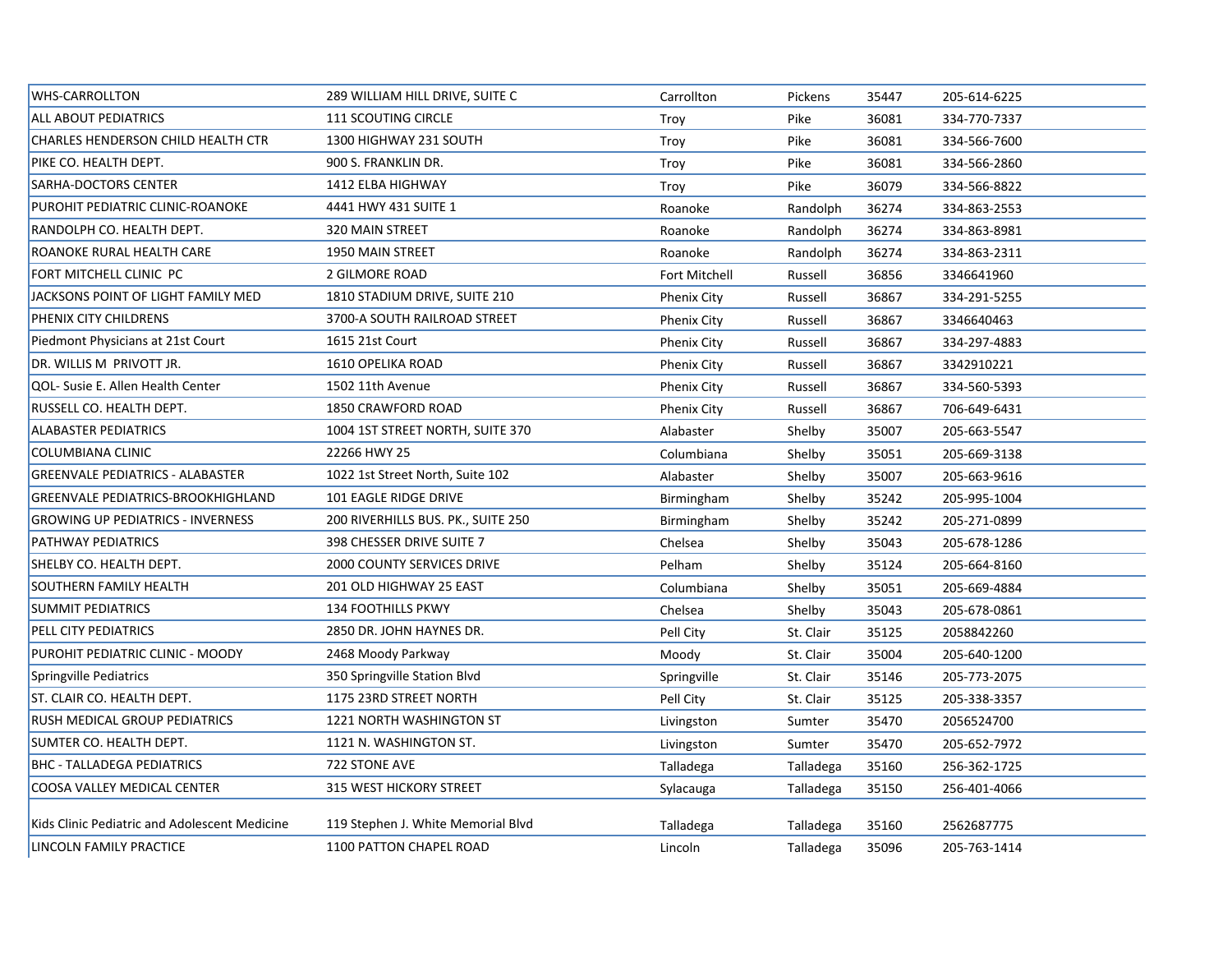| MARBLE CITY FAMILY CARE AND OBSTETR                             | 11 North Norton                     | Sylacauga      | Talladega  | 35150 | 256-245-6700 |  |
|-----------------------------------------------------------------|-------------------------------------|----------------|------------|-------|--------------|--|
| Pathway Pediatrics, INC.                                        | 209 West Spring Street Suite 300    | Sylacauga      | Talladega  | 35150 | 256-208-0060 |  |
| Primary Care North East Alabama                                 | 1004 South Street East, Suite A     | Talladega      | Talladega  | 35160 | 256-362-2013 |  |
| <b>SYLACAUGA PEDIATRIC CLINIC</b>                               | 115 WEST CLAY STREET                | Sylacauga      | Talladega  | 35150 | 256-245-3267 |  |
| TALLADEGA CO. HEALTH DEPT. - SYLCAG                             | 311 NORTH ELM STREET                | Sylacauga      | Talladega  | 35150 | 256-249-3807 |  |
| TALLADEGA CO. HEALTH DEPT. - TLDGA                              | 1004 SOUTH STREET EAST              | Talladega      | Talladega  | 35160 | 256-362-2593 |  |
| LAKE MARTIN FAMILY MEDICINE                                     | 301 MARIARDEN RD                    | Dadeville      | Tallapoosa | 36853 | 256-825-7871 |  |
| PEDIATRIC ASSOCIATES                                            | <b>1962 CHEROKEE RD</b>             | Alexander City | Tallapoosa | 35010 | 256-234-5021 |  |
| TALLAPOOSA CO. HEALTH DEPT. - ALCTY                             | 2078 SPORTSPLEX BLVD                | Alexander City | Tallapoosa | 35010 | 256-329-0531 |  |
| TALLAPOOSA CO. HEALTH DEPT. - DVLLE                             | <b>220 WEST LAFAYETTE STREET</b>    | Dadeville      | Tallapoosa | 36853 | 256-825-9203 |  |
| ALABAMA MULTI-SPECIALTY GROUP                                   | 922 FAIRFAX PARK                    | Tuscaloosa     | Tuscaloosa | 35406 | 205-391-9300 |  |
| DR. CARMELLA ANDERSON                                           | 907-A 31ST STREET EAST              | Tuscaloosa     | Tuscaloosa | 35405 | 205-633-3900 |  |
| <b>BAMA PEDIATRICS</b>                                          | 920 ROSE DRIVE                      | Northport      | Tuscaloosa | 35476 | 205-333-5900 |  |
| <b>CRIMSON PEDIATRICS</b>                                       | 535 JACK WARNER PKWY NE, SUITE K    | Tuscaloosa     | Tuscaloosa | 35404 | 205-758-6471 |  |
| <b>GENERATIONS PRIMARY CARE LLC</b>                             | 6531 HWY 69 SOUTH, SUITE A          | Tuscaloosa     | Tuscaloosa | 35405 | 205-343-6979 |  |
| TUSCALOOSA CO. HEALTH DEPT.                                     | 2350 HARGROVE ROAD E                | Tuscaloosa     | Tuscaloosa | 35405 | 205-562-6900 |  |
| TUSCALOOSA PEDIATRICS P.C.                                      | 4880 Harkey Lane                    | Tuscaloosa     | Tuscaloosa | 35406 | 205-333-8222 |  |
| UNIVERSITY MEDICAL CENTER                                       | 850 Peter Bryce Blvd                | Tuscaloosa     | Tuscaloosa | 35401 | 205-348-1290 |  |
| UNIVERSITY MEDICAL CENTER UMC NORTHPORT                         | 1325 McFarland Boulevard, Suite 102 | Tuscaloosa     | Tuscaloosa | 35476 | 205-348-6700 |  |
| <b>Wecare Family Practice Clinic</b>                            | 6521 Hwy 69S Suite M                | Tuscaloosa     | Tuscaloosa | 35405 | 205-764-5162 |  |
| West Alabama Pediatrics                                         | 1060 Fairfax Park, Suite C          | Tuscaloosa     | Tuscaloosa | 35406 | 205-752-7337 |  |
| WHS - JAMES O. ELLIS CLINIC                                     | 3532 GREENSBORO AVE.                | Tuscaloosa     | Tuscaloosa | 35401 | 205-752-1087 |  |
| WHS-WHATLEY HEALTH SERVICES INC.                                | 2731 M L KING JR BLVD               | Tuscaloosa     | Tuscaloosa | 35401 | 205-758-6647 |  |
| Capstone Cottage                                                | 714 12th St. West                   | Jasper         | Walker     | 35501 | 205-724-9001 |  |
| Capstone Rural Health - Nauvoo                                  | 156 3rd. Ave.                       | Nauvoo         | Walker     | 35578 | 205-724-9059 |  |
| CAPSTONE RURAL HEALTH CENTER                                    | 5947 HIGHWAY 269                    | Parrish        | Walker     | 35580 | 205-686-5113 |  |
| <b>DRS. DABBS AND HYLAND</b>                                    | <b>1513 PEDIATRIC DR</b>            | Jasper         | Walker     | 35501 | 2052214780   |  |
| FAMILY HEALTH ASSOCIATES P.A.                                   | 801 20TH AVE E                      | Jasper         | Walker     | 35501 | 205-384-9004 |  |
| HMC - RURAL HEALTH CLINIC                                       | 2201 N. AIRPORT RD                  | Jasper         | Walker     | 35504 | 205-221-9351 |  |
| WALKER BAPTIST MEDICAL CENTER                                   | 3400 HWY 78 EAST                    | Jasper         | Walker     | 35502 | 205-387-4086 |  |
| WALKER CO. HEALTH DEPT.                                         | 705 20TH AVE. E.                    | Jasper         | Walker     | 35502 | 205-221-9775 |  |
| <b>WHS - SIPSEY</b>                                             | 3805 SIPSEY ROAD                    | Sipsey         | Walker     | 35584 | 205-648-5337 |  |
| WHS Oakman Student Health and Wellness Center 142 School Street |                                     | Oakman         | Walker     | 35579 | 205-622-3611 |  |